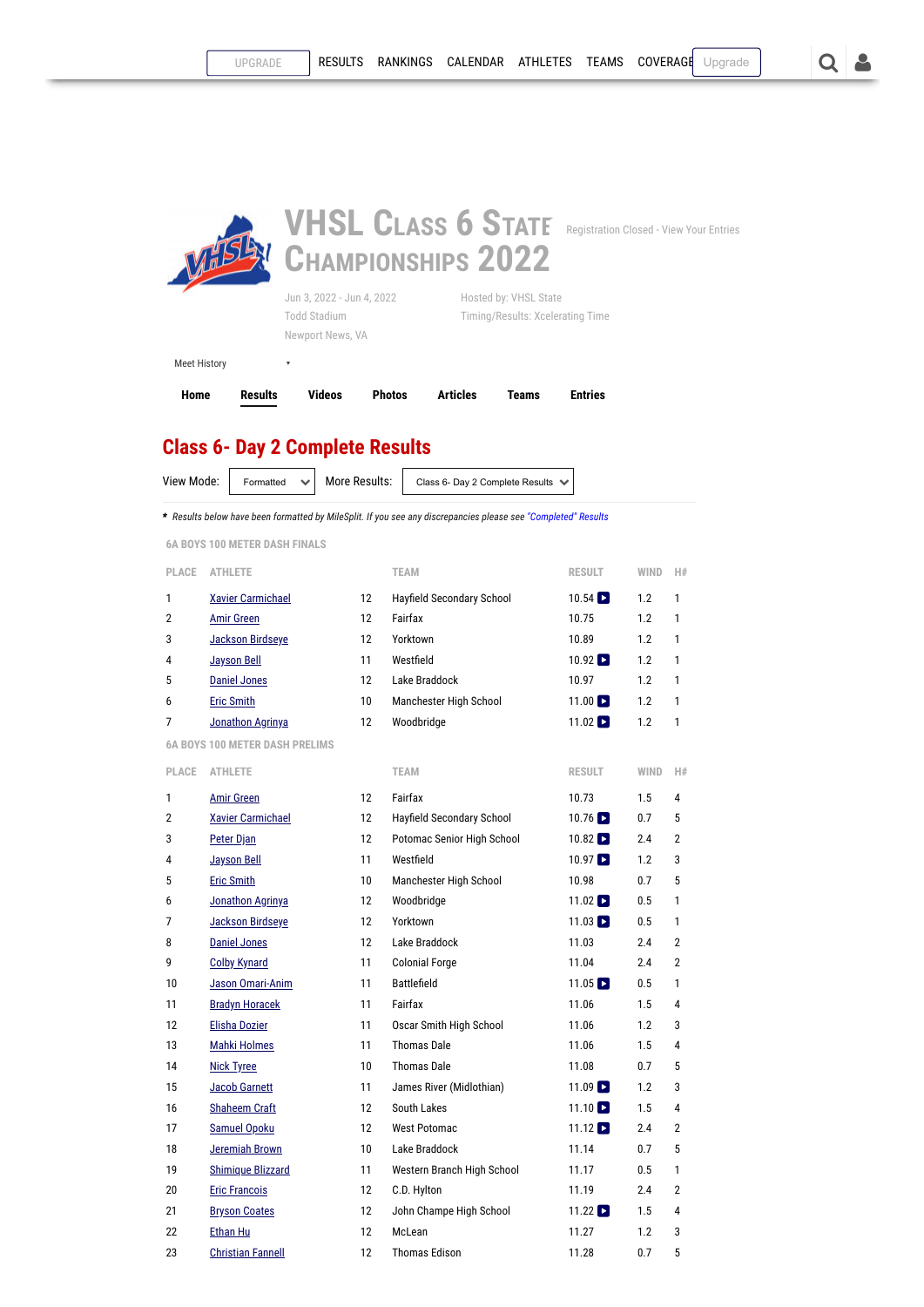<span id="page-1-1"></span><span id="page-1-0"></span>

|              | UPGRADE                               | <b>RESULTS</b> | RANKINGS CALENDAR ATHLETES TEAMS |                          | <b>COVERAGE</b> | Upgrade        |  |  |
|--------------|---------------------------------------|----------------|----------------------------------|--------------------------|-----------------|----------------|--|--|
| PLACE        | <b>ATHLETE</b>                        |                | <b>TEAM</b>                      | <b>RESULT</b>            | WIND            | H#             |  |  |
| 24           | Jakari Lewis                          | 12             | Osbourn                          | 11.28                    | 0.7             | 5              |  |  |
| 25           | <b>David Cheng</b>                    | 10             | Fairfax                          | 11.31 $\square$          | 1.2             | 3              |  |  |
| 26           | <b>Tristan Wright</b>                 | 10             | <b>Franklin County</b>           | $11.35$ $\blacksquare$   | 1.2             | 3              |  |  |
| 27           | <b>Keith Jenkins</b>                  | 12             | Patriot High School              | $11.39$ $\blacksquare$   | 1.2             | 3              |  |  |
| 28           | <b>Matthias Kieser</b>                | 10             | Grassfield                       | 11.42                    | 0.7             | 5              |  |  |
| 29           | <b>Zachary Weber</b>                  | 12             | Westfield                        | $11.43$ $\blacksquare$   | 2.4             | $\overline{2}$ |  |  |
| 30           | <b>Christos Proctor</b>               | 11             | George C. Marshall               | 11.51                    | 0.5             | 1              |  |  |
| 31           | <b>Kevin Henriquez</b>                | 12             | C.D. Hylton                      | 11.53                    | 1.5             | 4              |  |  |
| 32           | <b>Matthew DuBe</b>                   | 12             | West Springfield                 | 11.61 $\Box$             | 0.5             | 1              |  |  |
|              | <b>6A BOYS 200 METER DASH FINALS</b>  |                |                                  |                          |                 |                |  |  |
| PLACE        |                                       |                |                                  |                          |                 | H#             |  |  |
|              | <b>ATHLETE</b>                        |                | <b>TEAM</b>                      | <b>RESULT</b>            | WIND            |                |  |  |
| $\mathbf{1}$ | <b>Amir Green</b>                     | 12             | Fairfax                          | 21.42                    | $-0.3$          | $\mathbf{1}$   |  |  |
| 2            | <b>Xavier Carmichael</b>              | 12             | Hayfield Secondary School        | $21.45$ $\Box$           | $-0.3$          | 1              |  |  |
| 3            | <b>Evans White</b>                    | 12             | South County High School         | 22.07                    | $-0.3$          | 1              |  |  |
| 4            | <b>Shaheem Craft</b>                  | 12             | South Lakes                      | 22.17                    | $-0.3$          | 1              |  |  |
| 5            | <b>Jack Pino</b>                      | 11             | Langley                          | 22.22                    | $-0.3$          | 1              |  |  |
| 6            | <b>Elisha Dozier</b>                  | 11             | Oscar Smith High School          | $22.30$ $\blacksquare$   | $-0.3$          | 1              |  |  |
| 7            | <b>Tyler Benett</b>                   | 12             | South Lakes                      | 22.31                    | $-0.3$          | 1              |  |  |
| 8            | <b>Antonio Smith</b>                  | 10             | Western Branch High School       | 22.54                    | $-0.3$          | 1              |  |  |
|              | <b>6A BOYS 200 METER DASH PRELIMS</b> |                |                                  |                          |                 |                |  |  |
| PLACE        | <b>ATHLETE</b>                        |                | <b>TEAM</b>                      | <b>RESULT</b>            | WIND            | H#             |  |  |
| 1            | <b>Amir Green</b>                     | 12             | Fairfax                          | 21.48                    | 0.7             | 2              |  |  |
| 2            | <b>Shaheem Craft</b>                  | 12             | South Lakes                      | 22.05                    | 0.7             | 2              |  |  |
| 3            | <b>Xavier Carmichael</b>              | 12             | Hayfield Secondary School        | 22.09                    | 0.6             | 3              |  |  |
| 4            | <b>Tyler Benett</b>                   | 12             | South Lakes                      | 22.18                    | 0.7             | $\overline{2}$ |  |  |
| 5            | <b>Evans White</b>                    | 12             | South County High School         | 22.19                    | 0.4             | 1              |  |  |
| 6            | <b>Elisha Dozier</b>                  | 11             | Oscar Smith High School          | 22.21                    | 0.4             | $\mathbf{1}$   |  |  |
| 7            | <b>Antonio Smith</b>                  | 10             | Western Branch High School       | $22.27$ $\triangleright$ | 0.6             | 3              |  |  |
| 8            | Jack Pino                             | 11             | Langley                          | $22.29$ $\triangleright$ | 0.7             | $\overline{2}$ |  |  |
| 9            | <b>Davis Bryson</b>                   | 12             | Freedom (Woodbridge)             | 22.33                    | 0.4             | 1              |  |  |
| 10           | <b>George Poulson</b>                 | 11             | <b>West Potomac</b>              | 22.38                    | 0.6             | 3              |  |  |
| 11           | Jason Omari-Anim                      | 11             | <b>Battlefield</b>               | 22.44                    | 0.4             | 1              |  |  |
| 12           | <b>Colby Kynard</b>                   | 11             | <b>Colonial Forge</b>            | $22.49$ $\blacksquare$   | 0.4             | 1              |  |  |
| 13           | <b>Maximus James</b>                  | 12             | Chantilly                        | 22.52                    | 0.4             | 1              |  |  |
| 14           | <b>Tyler Morris</b>                   | 12             | Western Branch High School       | $22.61$ $\blacksquare$   | 0.6             | 3              |  |  |
| 15           | <b>Shimique Blizzard</b>              | 11             | Western Branch High School       | 22.62                    | 0.4             | 1              |  |  |
| 16           | <b>Nathan Sims</b>                    | 10             | James River (Midlothian)         | 22.78                    | 0.7             | 2              |  |  |
| 17           | Shadrach Nvodjo                       | 11             | Patriot High School              | 22.81                    | 0.6             | 3              |  |  |
| 18           | <b>Noah Nordhaus</b>                  | 12             | James W. Robinson                | 22.81                    | 0.6             | 3              |  |  |
| 19           | <b>Alexander Oliver</b>               | 11             | George C. Marshall               | 22.83                    | 0.4             | 1              |  |  |
| 20           | <b>Enan Baskerville</b>               | 11             | West Springfield                 | 22.89                    | 0.7             | 2              |  |  |
| 21           | <b>Justin Anderson</b>                | 10             | W.T. Woodson                     | $23.01$ $\blacksquare$   | 0.6             | 3              |  |  |
| 22           | <b>Daniel Jones</b>                   | 12             | Lake Braddock                    | 23.34                    | 0.7             | $\overline{2}$ |  |  |
| 23           | Jeremiah Brown                        | 10             | Lake Braddock                    | 23.96                    | 0.7             | $\overline{2}$ |  |  |
|              | <b>6A BOYS 400 METER DASH FINALS</b>  |                |                                  |                          |                 |                |  |  |
| PLACE        | ATHLETE                               |                | TEAM                             | <b>RESULT</b>            | WIND            | H#             |  |  |
| $\mathbf{1}$ | <b>Austin Gallant</b>                 |                | Battlefield                      | 47.26                    |                 | 3              |  |  |
| 2            | <b>Amir Green</b>                     | 12             | Fairfax                          | 47.48                    |                 | 3              |  |  |
| 3            | <b>Evans White</b>                    | 12             | South County High School         | 48.86                    |                 | 3              |  |  |
| 4            | <b>Maximus James</b>                  | 12             | Chantilly                        | 48.87                    |                 | 3              |  |  |
| 5            | <b>Tyler Benett</b>                   | 12             | South Lakes                      | 49.38                    |                 | $\overline{2}$ |  |  |
| 6            | <b>Tyrel Robinson</b>                 | 10             | Gar-Field                        | 49.43                    |                 | $\overline{2}$ |  |  |
| 7            | Jack Pino                             | 11             | Langley                          | 49.50                    |                 | $\overline{2}$ |  |  |
| 8            | <b>Austin Rice</b>                    | 12             | Battlefield                      | 49.54                    |                 | 3              |  |  |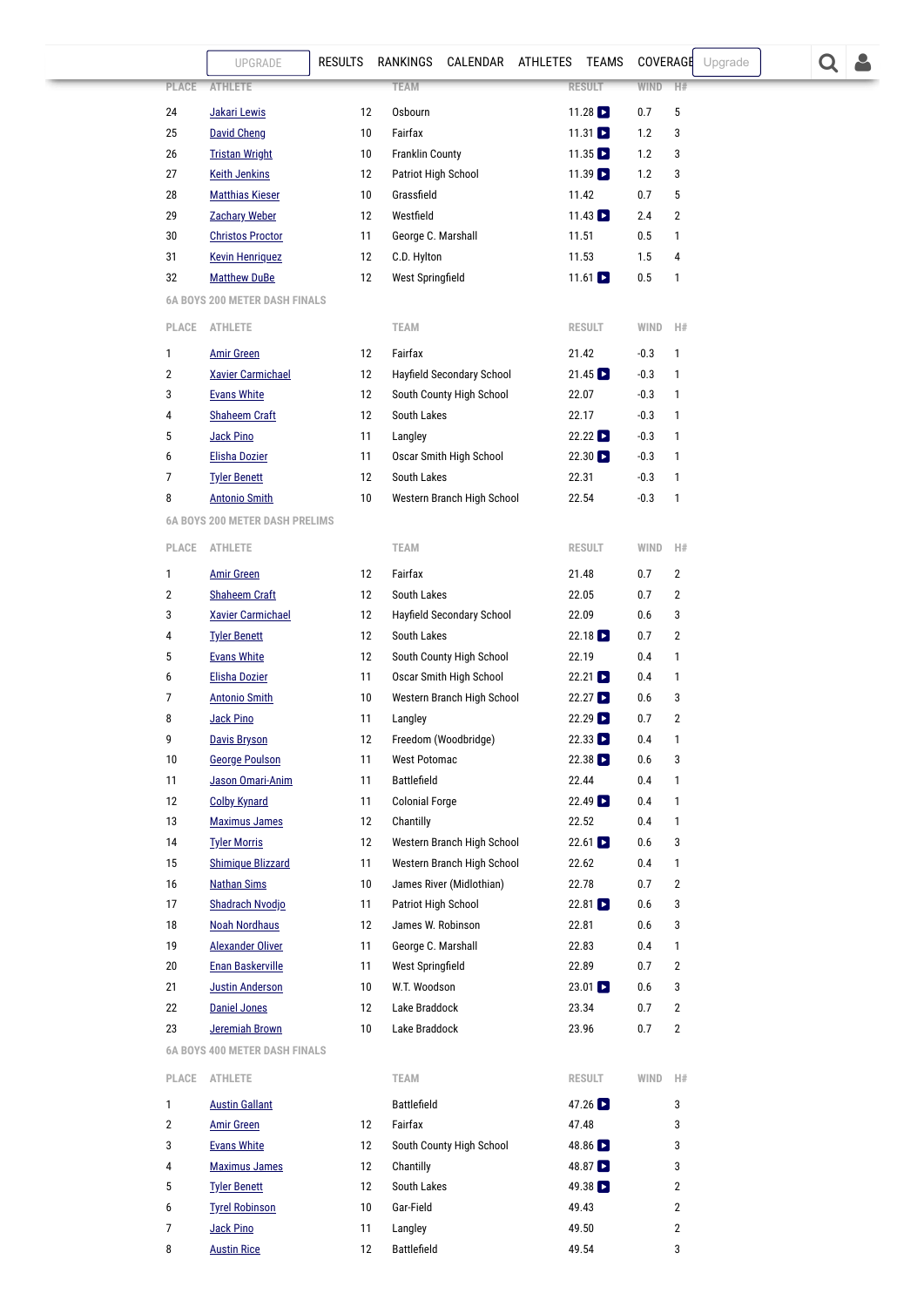<span id="page-2-1"></span><span id="page-2-0"></span>

|              | UPGRADE                                        | <b>RESULTS</b> | RANKINGS                            | CALENDAR ATHLETES              | TEAMS                               | COVERAGE    |                         | Upgrade |  |  |
|--------------|------------------------------------------------|----------------|-------------------------------------|--------------------------------|-------------------------------------|-------------|-------------------------|---------|--|--|
| <b>PLACE</b> | <b>ATHLETE</b>                                 |                | <b>TEAM</b>                         |                                | <b>RESULT</b>                       | <b>WIND</b> | H#                      |         |  |  |
| 9            | Jacinto Jones II                               | 12             | <b>Colonial Forge</b>               |                                | 49.57                               |             | 3                       |         |  |  |
| 10           | <b>Calvin Meyer</b>                            | 11             | James Madison                       |                                | 49.77                               |             | 3                       |         |  |  |
| 11           | <b>George Poulson</b>                          | 11             | <b>West Potomac</b>                 |                                | 49.84                               |             | 3                       |         |  |  |
| 12           | lan Naff                                       | 11             |                                     | Washington-Liberty High School | 49.92                               |             | $\overline{2}$          |         |  |  |
| 13           | <b>Ty'Heak Buie</b>                            | 10             |                                     | Potomac Senior High School     | $50.20$ $\triangleright$            |             | $\overline{\mathbf{c}}$ |         |  |  |
| 14           | Farraj Al Amin                                 | 9              |                                     | Freedom (Woodbridge)           | $50.39$ $\Box$                      |             | $\overline{\mathbf{c}}$ |         |  |  |
| 15           | <b>Peter Barnett</b>                           | 11             |                                     | Manchester High School         | 50.53                               |             | 1                       |         |  |  |
| 16           | Lucas Mendoza                                  | 9              | Cosby                               |                                | 50.61                               |             | 1                       |         |  |  |
| 17           | <b>Harry Economon</b>                          | 9              | James W. Robinson                   |                                | $50.70$ $\triangleright$            |             | $\overline{\mathbf{c}}$ |         |  |  |
| 18           | <b>Derek Montgomery</b>                        | 12             |                                     | Western Branch High School     | 51.35                               |             | $\overline{\mathbf{c}}$ |         |  |  |
| 19           | <b>Caven Black</b>                             | 12             | <b>Thomas Dale</b>                  |                                | $52.23$ $\Box$                      |             | 1                       |         |  |  |
|              | <b>6A BOYS 800 METER RUN FINALS</b>            |                |                                     |                                |                                     |             |                         |         |  |  |
| PLACE        | <b>ATHLETE</b>                                 |                | <b>TEAM</b>                         |                                | <b>RESULT</b>                       | WIND        | H#                      |         |  |  |
| 1            | John O'Donnell                                 | 12             | West Springfield                    |                                | 1:52.14                             |             | $\overline{2}$          |         |  |  |
| 2            | <b>Iyasu Yemane</b>                            | 11             | <b>Oakton</b>                       |                                | 1:54.71                             |             | $\overline{2}$          |         |  |  |
| 3            | Nadim Abdu                                     | 12             |                                     | Wakefield High School          | 1:54.88                             |             | $\overline{2}$          |         |  |  |
| 4            | <b>Nasir Banks</b>                             | 12             | West Springfield                    |                                | 1:56.14                             |             | $\overline{2}$          |         |  |  |
| 5            | <b>Spencer Line</b>                            | 12             | South Lakes                         |                                | 1:56.75                             |             | $\overline{2}$          |         |  |  |
| 6            | <b>Sean Sanders</b>                            | 11             | George C. Marshall                  |                                | 1:56.94                             |             | 2                       |         |  |  |
| 7            | <b>Xavier Jemison</b>                          | 12             | McLean                              |                                | $1:57.05$ $\triangleright$          |             | $\overline{2}$          |         |  |  |
| 8            | <b>Denzel Webb</b>                             | 11             | Herndon                             |                                | $1:57.35$ $\Box$                    |             | $\overline{2}$          |         |  |  |
| 9            | Bryan Ly                                       | 12             | Woodbridge                          |                                | 1:57.94                             |             | 1                       |         |  |  |
| 10           | Sean Cochran                                   | 12             | West Springfield                    |                                | 1:57.95                             |             | $\overline{\mathbf{c}}$ |         |  |  |
| 11           | Jaiden Lockhart                                | 11             | Woodbridge                          |                                | 1:57.96 $\Box$                      |             | 1                       |         |  |  |
| 12           | <b>Kyle LaJoye</b>                             | 12             | West Springfield                    |                                | 1:58.23                             |             | $\overline{2}$          |         |  |  |
| 13           | <b>Dylan Driscol</b>                           | 12             |                                     | Potomac Senior High School     | $1:59.12$ $\triangleright$          |             | 1                       |         |  |  |
| 14           | <b>Easton Crist</b>                            | 9              | Grassfield                          |                                | 1:59.51 $\Box$                      |             | 1                       |         |  |  |
| 15           | <b>August Burgess</b>                          | 11             | Grassfield                          |                                | 2:01.40                             |             | 1                       |         |  |  |
| 16           | <b>Jeremy Anderson</b>                         | 12             | Lake Braddock                       |                                | 2:02.20                             |             | 1                       |         |  |  |
| 17           | <b>Gavin Anthony</b>                           | 12             | South Lakes                         |                                | 2:03.20                             |             | $\overline{\mathbf{c}}$ |         |  |  |
| 18           | <b>Aiden Elstun</b>                            | 11             | Cosby                               |                                | 2:05.50                             |             | 1                       |         |  |  |
| 19           | <b>Willie Burns</b>                            | 12             |                                     | Potomac Senior High School     | 2:06.76                             |             | 1                       |         |  |  |
|              | <b>6A BOYS 1600 METER RUN FINALS</b>           |                |                                     |                                |                                     |             |                         |         |  |  |
| PLACE        | <b>ATHLETE</b>                                 |                | <b>TEAM</b>                         |                                | <b>RESULT</b>                       | WIND        | H#                      |         |  |  |
| 1            | <b>Nathan Atchue</b>                           | 11             | <b>Franklin County</b>              |                                | 4:11.51 $\triangleright$            |             | $\overline{2}$          |         |  |  |
| 2            | <b>Xavier Jemison</b>                          | 12             | McLean                              |                                | 4:15.93                             |             | $\overline{2}$          |         |  |  |
| 3            | <b>Gavin Anthony</b>                           | 12             | South Lakes                         |                                | 4:15.95                             |             | $\overline{2}$          |         |  |  |
| 4            | <b>Spencer Line</b>                            | 12             | South Lakes                         |                                | 4:17.94                             |             | $\overline{2}$          |         |  |  |
| 5            | <b>Sean Sanders</b>                            | 11             | George C. Marshall                  |                                | 4:18.98 $\Box$                      |             | $\overline{2}$          |         |  |  |
| 6            | <b>Owen McArdle</b>                            | 12             | Yorktown                            |                                | 4:19.00                             |             | $\overline{2}$          |         |  |  |
| 7            | <b>David Dawson</b>                            | 12             | W.T. Woodson                        |                                | 4:20.67 $\Box$                      |             | $\overline{2}$          |         |  |  |
| 8            | <b>Quinn Parrish</b>                           | 10             |                                     | James River (Midlothian)       | 4:21.58                             |             | $\overline{2}$          |         |  |  |
| 9            | <b>Elham Hug</b>                               | 12             | <b>Oakton</b>                       |                                | 4:21.85                             |             | $\overline{2}$          |         |  |  |
| 10           | <b>Isaac Garcia</b>                            | 11             |                                     | South County High School       | 4:24.66                             |             | $\overline{2}$          |         |  |  |
| 11           | James Cicero                                   | $10$           | <b>West Potomac</b>                 |                                | 4:25.29 $\Box$                      |             | 1                       |         |  |  |
| 12           | <b>Aidan DiConti</b>                           | 12             | James Madison                       |                                | 4:26.19                             |             | 1                       |         |  |  |
| 13           | Curtis Boykin Jr.                              | 12             | South Lakes                         |                                | 4:26.80                             |             | 1                       |         |  |  |
| 14           | <b>Colin Doran</b>                             | 12             | Patriot High School                 |                                | 4:27.93                             |             | 1                       |         |  |  |
| 15           | <b>Hayden Goodman</b>                          | 9              | Woodbridge                          |                                | 4:29.23 $\Box$                      |             | 1                       |         |  |  |
| 16           | <b>Darryl Hawkins</b>                          | 9              |                                     | Landstown High School          | 4:30.53                             |             | 1                       |         |  |  |
| 17           | <b>Henry Anderson</b>                          | 11             | West Springfield                    |                                | 4:30.60<br>4:31.05 $\triangleright$ |             | $\overline{2}$          |         |  |  |
| 18<br>19     | <b>Robbie Jenkins</b><br><b>William Martin</b> | 12<br>12       | James Madison<br><b>Battlefield</b> |                                | 4:31.10 $\Box$                      |             | 1<br>1                  |         |  |  |
| 20           | Dylan Zimmerman                                | 10             | Colgan High School                  |                                | 4:34.26                             |             | 1                       |         |  |  |
|              |                                                |                |                                     |                                |                                     |             |                         |         |  |  |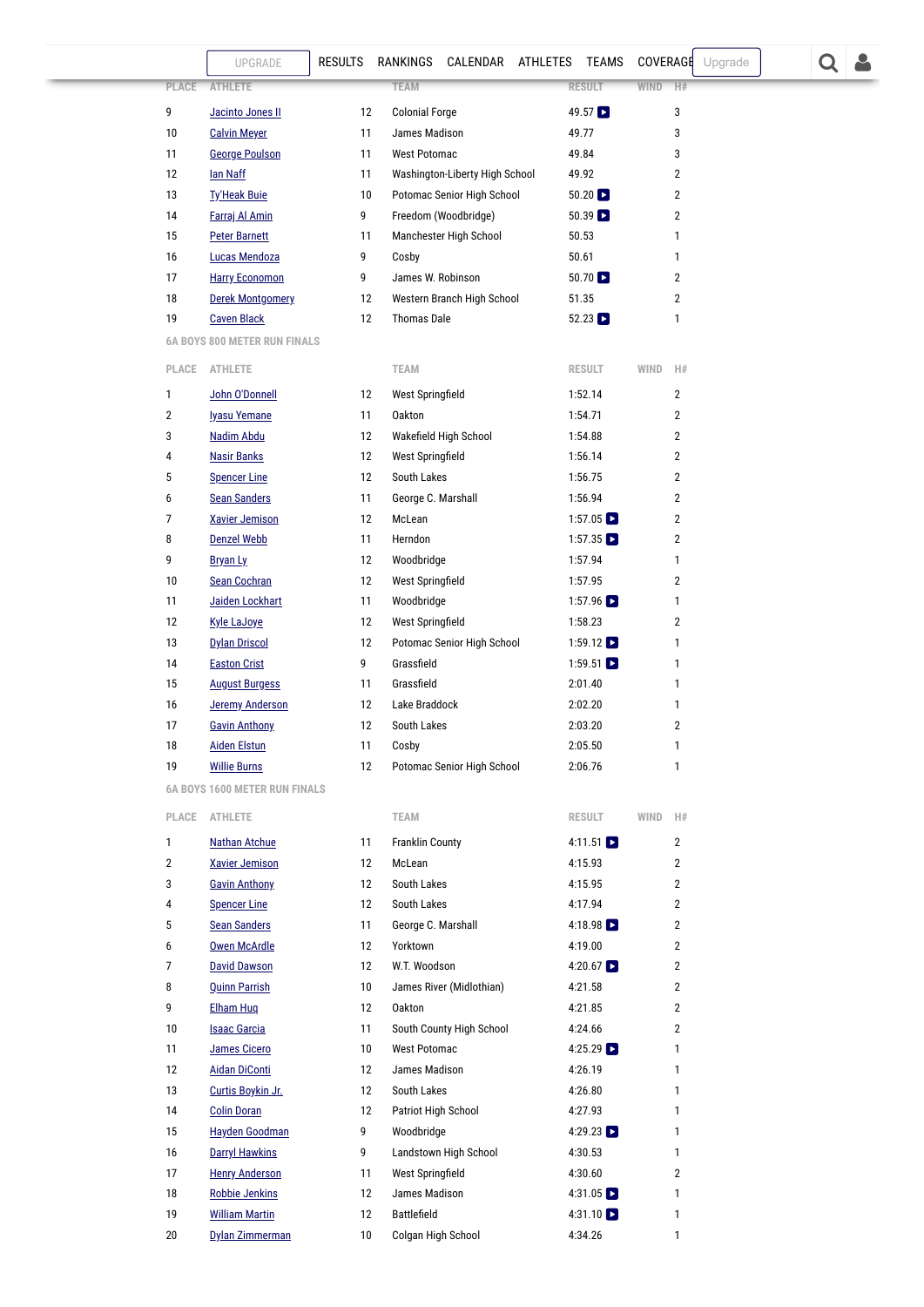<span id="page-3-1"></span><span id="page-3-0"></span>

|              | UPGRADE                                  | <b>RESULTS</b> | RANKINGS CALENDAR ATHLETES TEAMS |                             | COVERAGE<br>Upgrade      |  |
|--------------|------------------------------------------|----------------|----------------------------------|-----------------------------|--------------------------|--|
|              | <b>PLACE</b><br><b>ATHLETE</b>           |                | <b>TEAM</b>                      | <b>RESULT</b>               | <b>WIND</b><br>H#        |  |
| 21           | <b>Kyle DeHoust</b>                      | 12             | South Lakes                      | 4:39.40                     | 1                        |  |
| 22           | <b>Hayden Hauser</b>                     | 11             | Colgan High School               | 4:41.31 $\Box$              | 1                        |  |
|              | <b>6A BOYS 3200 METER RUN FINALS</b>     |                |                                  |                             |                          |  |
|              | PLACE<br><b>ATHLETE</b>                  |                | <b>TEAM</b>                      | <b>RESULT</b>               | WIND<br>H#               |  |
| 1            | <b>Nathan Atchue</b>                     | 11             | <b>Franklin County</b>           | 9:14.95                     | $\overline{2}$           |  |
| 2            | <b>Quinn Parrish</b>                     | 10             | James River (Midlothian)         | $9:19.10$ $\triangleright$  | 2                        |  |
| 3            | <b>Elham Hug</b>                         | 12             | <b>Oakton</b>                    | $9:20.03$ $\triangleright$  | $\overline{2}$           |  |
| 4            | <b>Henry Anderson</b>                    | 11             | West Springfield                 | 9:24.16                     | $\overline{2}$           |  |
| 5            | <b>Isaac Garcia</b>                      | 11             | South County High School         | 9:24.81                     | $\overline{2}$           |  |
| 6            | <b>Hayden Hauser</b>                     | 11             | Colgan High School               | 9:28.69                     | $\overline{2}$           |  |
| 7            | Nayan Kasperowski                        | 10             | South County High School         | 9:29.12                     | $\overline{2}$           |  |
| 8            | Dylan Zimmerman                          | 10             | Colgan High School               | 9:29.47                     | $\overline{2}$           |  |
| 9            | <b>Colin Doran</b>                       | 12             | Patriot High School              | $9:34.63$ $\Box$            | 1                        |  |
| $10$         | <b>Robbie Jenkins</b>                    | 12             | James Madison                    | 9:35.63                     | $\overline{2}$           |  |
| 11           | <b>Patrick Lowry</b>                     | 11             | Patriot High School              | 9:36.20                     | 1                        |  |
| 12           | <b>Jackson Price</b>                     |                | Kellam                           | $9:41.65$ $\Box$            | 1                        |  |
| 13           | <b>Raymond Creeks</b>                    | 11             | Chantilly                        | 9:45.43                     | 1                        |  |
| 14           | <b>Zachary Stevens</b>                   | 11             | James River (Midlothian)         | 9:53.15                     | 1                        |  |
| 15           | John Hargis                              | 11             | <b>Forest Park</b>               | 9:54.46                     | 1                        |  |
| 16           | <b>Aidan Riggle</b>                      |                | Colgan High School               | 9:56.10                     | 1                        |  |
| 17           | <b>Aidan Carlisle</b>                    | 11             | Grassfield                       | 10:03.09                    | 1                        |  |
| 18           | <b>Tristan Thurneysen</b>                | 9              | Chantilly                        | $10:04.97$ $\triangleright$ | 1                        |  |
| 19           | <b>Jacob Loveranes</b>                   | 12             | South Lakes                      | $10:05.47$ $\triangleright$ | 1                        |  |
| 20           | <b>Nick Pham</b>                         | 11             | Ocean Lakes                      | 10:14.06                    | 1                        |  |
| 21           | <b>Kyle DeHoust</b>                      | 12             | South Lakes                      | 10:27.84                    | 1                        |  |
|              | <b>6A BOYS 110 METER HURDLES FINALS</b>  |                |                                  |                             |                          |  |
|              | PLACE<br><b>ATHLETE</b>                  |                | <b>TEAM</b>                      | <b>RESULT</b>               | WIND<br>H#               |  |
| 1            | <b>William Watson</b>                    | 12             | South Lakes                      | $14.22$ $\Box$              | $-0.1$<br>1              |  |
| 2            | <b>Marshall Cheatham</b>                 | 12             | <b>Forest Park</b>               | 14.64                       | $-0.1$<br>$\mathbf{1}$   |  |
| 3            | <b>Carl Gaines</b>                       | 12             | Freedom (Woodbridge)             | 14.70                       | $-0.1$<br>1              |  |
| 4            | <b>Jamiel Bowers</b>                     | 11             | Oscar Smith High School          | 14.76 <b>D</b>              | $-0.1$<br>1              |  |
| 5            | <b>Winston Broiles</b>                   | 12             | Battlefield                      | 14.94                       | $-0.1$<br>1              |  |
| 6            | <b>Tyler Morris</b>                      | 12             | Western Branch High School       | $15.23$ $\blacksquare$      | $-0.1$<br>1              |  |
| 7            | Jayden Mitchell                          | 12             | Oscar Smith High School          | 15.79                       | $-0.1$<br>$\mathbf{1}$   |  |
|              | <b>6A BOYS 110 METER HURDLES PRELIMS</b> |                |                                  |                             |                          |  |
|              | PLACE ATHLETE                            |                | <b>TEAM</b>                      | RESULT                      | WIND<br>H#               |  |
| $\mathbf{1}$ | Peter Djan                               | 12             | Potomac Senior High School       | $14.44$ $\Box$              | 1.2<br>$\mathbf{1}$      |  |
| 2            | <b>Jamiel Bowers</b>                     | 11             | Oscar Smith High School          | 14.56 $\Box$                | $+0.0$<br>$\overline{2}$ |  |
| 3            | <b>Winston Broiles</b>                   | 12             | Battlefield                      | 14.59                       | $+0.0$<br>$\overline{2}$ |  |
| 4            | <b>Marshall Cheatham</b>                 | 12             | <b>Forest Park</b>               | 14.65 $\Box$                | 0.8<br>3                 |  |
| 5            | <b>William Watson</b>                    | 12             | South Lakes                      | 14.68                       | 0.8<br>3                 |  |
| 6            | <b>Tyler Morris</b>                      | 12             | Western Branch High School       | 14.68 $\Box$                | $\overline{2}$<br>$+0.0$ |  |
| 7            | <b>Carl Gaines</b>                       | 12             | Freedom (Woodbridge)             | 14.79                       | 1.2<br>$\mathbf{1}$      |  |
| 8            | <b>Jayden Mitchell</b>                   | 12             | Oscar Smith High School          | $15.05$ $\Box$              | 0.8<br>3                 |  |
| 9            | <b>TJ Taiwo</b>                          | 10             | <b>Battlefield</b>               | 15.16                       | 1.2<br>$\mathbf{1}$      |  |
| 10           | Jeaceajay Jappah                         | 12             | <b>Mount Vernon</b>              | $15.35$ $\Box$              | $+0.0$<br>$\overline{2}$ |  |
| 11           | <b>Peter Oliveira</b>                    | 11             | Yorktown                         | 15.88                       | 0.8<br>3                 |  |
| 12           | <b>Ethan Bower</b>                       | 12             | South Lakes                      | $15.90$ $\blacksquare$      | 1.2<br>$\mathbf{1}$      |  |
| 13           | <b>Kyle Nguyen</b>                       | 12             | Lake Braddock                    | $15.98$ $\blacksquare$      | 0.8<br>3                 |  |
| 14           | <b>Rob Keys</b>                          | 11             | Westfield                        | $16.02$ $\Box$              | 1.2<br>$\mathbf{1}$      |  |
| 15           | <b>Nicoli Donohue</b>                    | 12             | James W. Robinson                | 16.43                       | $+0.0$<br>$\overline{2}$ |  |
|              | <b>6A BOYS 300 METER HURDLES FINALS</b>  |                |                                  |                             |                          |  |

<span id="page-3-2"></span>

÷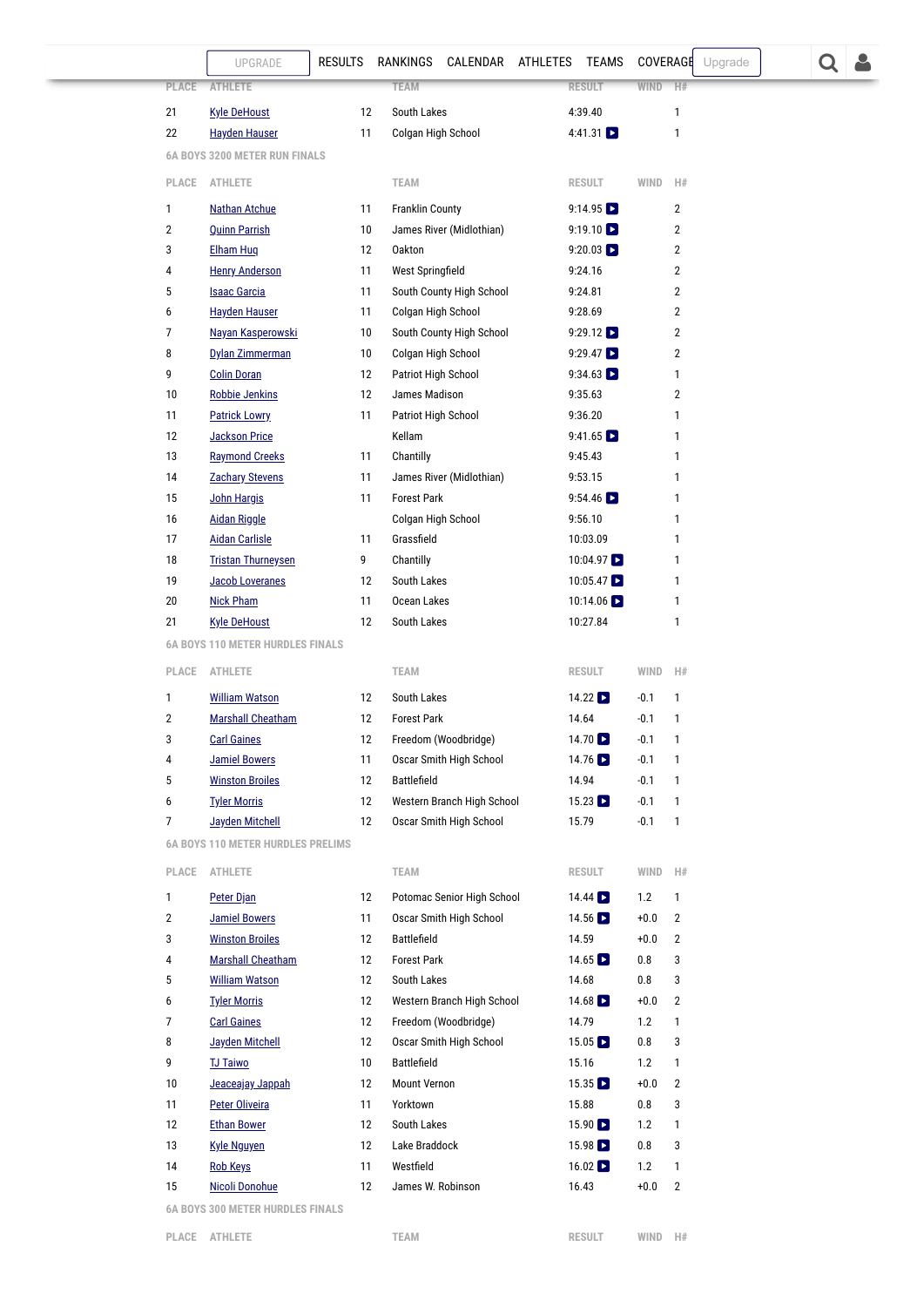## **6** BB**OYS AN B[RESULTS](https://va.milesplit.com/results) [RANKINGS](https://va.milesplit.com/rankings/leaders/high-school-boys/outdoor-track-and-field) [CALENDAR](https://va.milesplit.com/calendar) [ATHLETES](https://va.milesplit.com/athletes) [TEAMS](https://va.milesplit.com/teams) [COVERAGE](#page-13-0) Upgrade <b>[TRAINING](https://va.milesplit.com/training)S**

| <b>PLACE</b> | <b>ATHLETE</b>           |    | <b>TEAM</b>                    | <b>RESULT</b><br><b>WIND</b> | H#             |
|--------------|--------------------------|----|--------------------------------|------------------------------|----------------|
| 1            | <b>Antonio Smith</b>     | 10 | Western Branch High School     | $38.58$ $\blacksquare$       | 3              |
| 2            | <b>William Watson</b>    | 12 | South Lakes                    | $39.06$ $\triangleright$     | $\overline{2}$ |
| 3            | Jayden Mitchell          | 12 | Oscar Smith High School        | $39.20$ $\triangleright$     | 3              |
| 4            | Zion Richardson-Keys     | 11 | Manchester High School         | 39.23                        | 3              |
| 5            | <b>Marshall Cheatham</b> | 12 | <b>Forest Park</b>             | $39.38$ $\triangleright$     | 3              |
| 6            | <b>Carl Gaines</b>       | 12 | Freedom (Woodbridge)           | 40.05                        | 3              |
| 7            | <b>Kyle Nguyen</b>       | 12 | Lake Braddock                  | 40.30                        | $\overline{2}$ |
| 8            | <b>Peter Oliveira</b>    | 11 | Yorktown                       | $40.38$ $\triangleright$     | $\overline{2}$ |
| 9            | <b>Jamiel Bowers</b>     | 11 | Oscar Smith High School        | 40.72                        | $\overline{2}$ |
| 10           | <b>Timothy Depalma</b>   | 12 | Chantilly                      | 40.94                        | $\overline{2}$ |
| 11           | Jeaceajay Jappah         | 12 | <b>Mount Vernon</b>            | 41.13                        | 1              |
| 12           | <b>Maximo Krause</b>     | 11 | Annandale                      | $41.47$ $\triangleright$     | 1              |
| 13           | <b>David Cheng</b>       | 10 | Fairfax                        | $42.47$ $\triangleright$     | 2              |
| 14           | <b>Jackson Broadwell</b> | 11 | Washington-Liberty High School | $42.59$ $\triangleright$     | 1              |
| 15           | <b>Michael Cooper</b>    | 12 | Woodbridge                     | 43.66                        | 2              |
| 16           | Derek Montgomery         | 12 | Western Branch High School     | $45.65$ $\triangleright$     | 3              |
| 17           | <b>Winston Broiles</b>   | 12 | <b>Battlefield</b>             | 57.97                        | 3              |

<span id="page-4-0"></span>**6A BOYS 4X100 METER RELAY FINALS**

| PLACE        | <b>TEAM</b>                             | <b>RESULT</b> | H# |
|--------------|-----------------------------------------|---------------|----|
| 1            | <b>Colonial Forge</b>                   | 42.14         | 3  |
| 2            | <b>West Potomac</b>                     | 42.42         | 3  |
| 3            | Patriot High School                     | 42.62         | 3  |
| 4            | Westfield                               | 42.74         | 3  |
| 5            | <b>Thomas Dale</b>                      | 42.82         | 2  |
| 6            | <b>West Springfield</b>                 | 42.82         | 3  |
| 7            | Freedom (Woodbridge)                    | 43.15         | 2  |
| 8            | South Lakes                             | 43.26         | 2  |
| 9            | Fairfax                                 | 43.34         | 3  |
| 10           | Western Branch High School              | 43.36         | 2  |
| 11           | Hayfield Secondary School               | 43.44         | 3  |
| 12           | C.D. Hylton                             | 43.54         | 2  |
| 13           | James Madison                           | 43.55         | 1  |
| 14           | <b>Forest Park</b>                      | 43.78         | 2  |
| 15           | Manchester High School                  | 44.11         | 1  |
| 16           | <b>Oakton</b>                           | 44.11         | 1  |
| 17           | Lake Braddock                           | 44.17         | 1  |
| 18           | Centreville                             | 44.49         | 1  |
| 19           | Kellam                                  | 45.34         | 1  |
| 20           | Battlefield                             | 48.69         | 2  |
|              | <b>6A BOYS 4X400 METER RELAY FINALS</b> |               |    |
| <b>PLACE</b> | <b>TEAM</b>                             | <b>RESULT</b> | H# |
|              |                                         |               |    |

<span id="page-4-1"></span>

| 1              | <b>Battlefield</b>         | 3:17.99 | 3              |
|----------------|----------------------------|---------|----------------|
| $\overline{2}$ | West Springfield           | 3:20.36 | 3              |
| 3              | Westfield                  | 3:23.45 | 3              |
| 4              | James Madison              | 3:23.46 | 3              |
| 5              | Gar-Field                  | 3:23.84 | $\overline{2}$ |
| 6              | Freedom (Woodbridge)       | 3:23.86 | $\overline{2}$ |
| 7              | Oscar Smith High School    | 3:24.16 | $\overline{2}$ |
| 8              | South Lakes                | 3:25.09 | 3              |
| 9              | Western Branch High School | 3:25.63 | 3              |
| 10             | South County High School   | 3:26.37 | $\overline{2}$ |
| 11             | Langley                    | 3:27.02 | $\overline{2}$ |
| 12             | Grassfield                 | 3:27.42 | $\overline{2}$ |
| 13             | <b>Forest Park</b>         | 3:28.10 | $\overline{2}$ |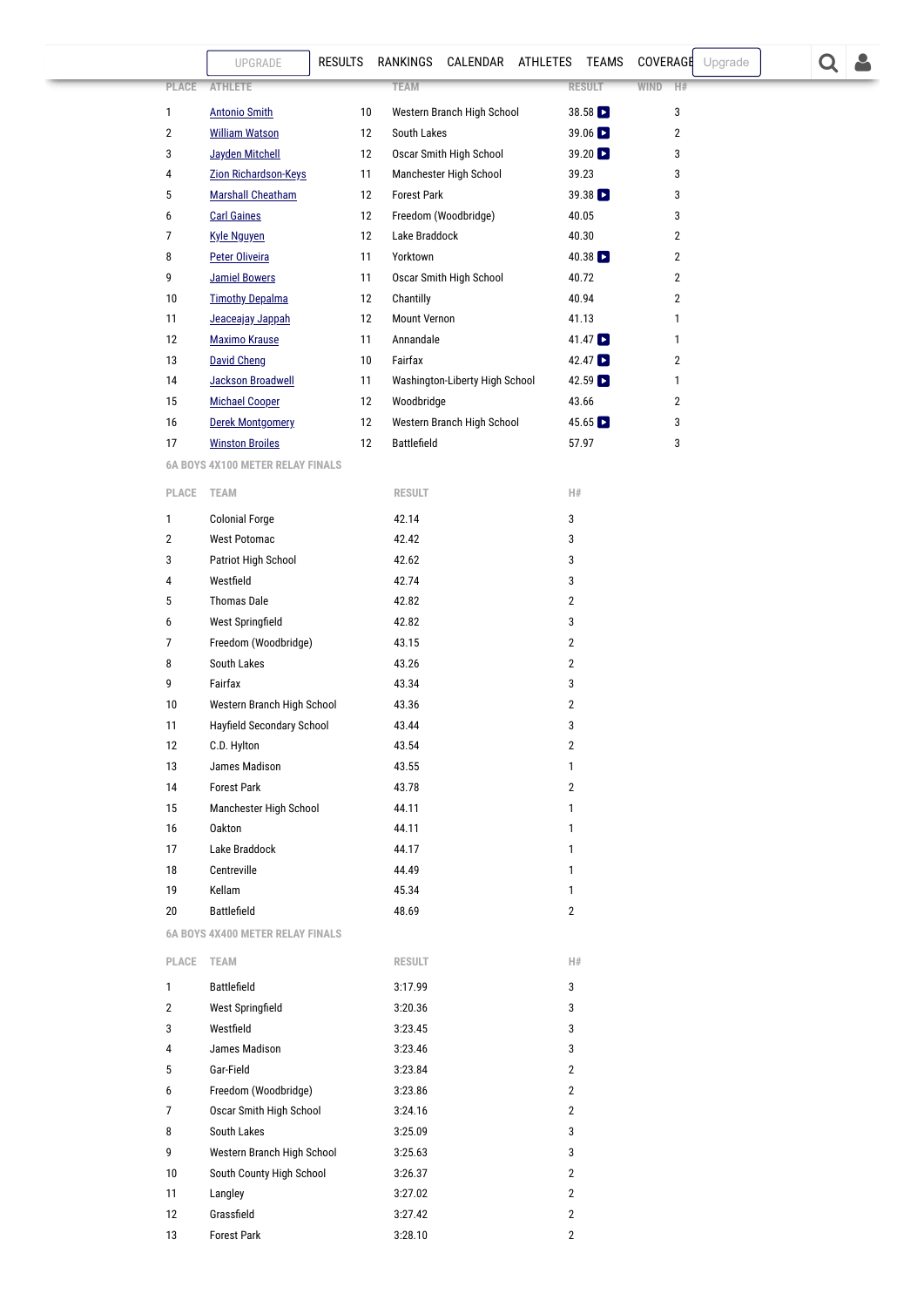<span id="page-5-0"></span>

|                |                               | UPGRADE                          | <b>RESULTS</b> | RANKINGS           | CALENDAR ATHLETES         |                         | TEAMS         | COVERAGE |              | Upgrade |  |  |
|----------------|-------------------------------|----------------------------------|----------------|--------------------|---------------------------|-------------------------|---------------|----------|--------------|---------|--|--|
|                | PLACE                         | <b>ATHLETE</b>                   |                | <b>TEAM</b>        |                           |                         | <b>RESULT</b> | WIND H#  |              |         |  |  |
| 14             |                               | Herndon                          |                | 3:28.39            |                           | $\sqrt{2}$              |               |          |              |         |  |  |
| 15             |                               | <b>Colonial Forge</b>            |                | 3:29.20            |                           | 3                       |               |          |              |         |  |  |
| 16             |                               | Woodbridge                       |                | 3:31.95            |                           | 3                       |               |          |              |         |  |  |
| 17             |                               | W.T. Woodson                     |                | 3:32.52            |                           | $\mathbf{1}$            |               |          |              |         |  |  |
| 18             |                               | Lake Braddock                    |                | 3:32.90            |                           | $\mathbf{1}$            |               |          |              |         |  |  |
| 19             |                               | Landstown High School            |                | 3:33.24            |                           | $\mathbf{1}$            |               |          |              |         |  |  |
|                |                               | 6A BOYS 4X800 METER RELAY FINALS |                |                    |                           |                         |               |          |              |         |  |  |
|                | PLACE TEAM                    |                                  |                | <b>RESULT</b>      |                           | H#                      |               |          |              |         |  |  |
| $\mathbf{1}$   |                               | West Springfield                 |                | 7:44.42            |                           | $\overline{2}$          |               |          |              |         |  |  |
| $\overline{2}$ |                               | South Lakes                      |                | 7:51.89            |                           | $\overline{2}$          |               |          |              |         |  |  |
| 3              |                               | <b>Oakton</b>                    |                | 7:58.79            |                           | $\overline{2}$          |               |          |              |         |  |  |
| $\overline{4}$ |                               | Woodbridge                       |                | 8:02.25            |                           | $\overline{2}$          |               |          |              |         |  |  |
| $\mathbf 5$    |                               | South County High School         |                | 8:02.74            |                           | $\overline{\mathbf{c}}$ |               |          |              |         |  |  |
| 6              |                               | Yorktown                         |                | 8:03.84            |                           | $\overline{2}$          |               |          |              |         |  |  |
| $\overline{7}$ |                               | Thomas Jefferson S&T             |                | 8:04.15            |                           | $\mathbf{1}$            |               |          |              |         |  |  |
| 8              |                               | W.T. Woodson                     |                | 8:05.83            |                           | $\overline{2}$          |               |          |              |         |  |  |
| 9              |                               | Landstown High School            |                | 8:07.22            |                           | $\overline{2}$          |               |          |              |         |  |  |
| 10             |                               | James Madison                    |                | 8:08.18            |                           | $\overline{2}$          |               |          |              |         |  |  |
| 11             |                               | Lake Braddock                    |                | 8:11.03            |                           | $\overline{\mathbf{2}}$ |               |          |              |         |  |  |
| 12             |                               | Grassfield                       |                | 8:11.43            |                           | $\mathbf{1}$            |               |          |              |         |  |  |
| 13             |                               | Colgan High School               |                | 8:13.78            |                           | $\mathbf{1}$            |               |          |              |         |  |  |
| 14             |                               | <b>Forest Park</b>               |                | 8:14.26            |                           | $\mathbf{1}$            |               |          |              |         |  |  |
| 15             |                               | Langley                          |                | 8:15.22            |                           | 1                       |               |          |              |         |  |  |
| 16             |                               | James W. Robinson                |                | 8:16.75            |                           | 1                       |               |          |              |         |  |  |
| 17             |                               | McLean                           |                | 8:17.33            |                           | $\overline{2}$          |               |          |              |         |  |  |
| 18             |                               | Centreville                      |                | 8:24.27            |                           | $\mathbf{1}$            |               |          |              |         |  |  |
| 19             |                               | Potomac Senior High School       |                | 8:24.64            |                           | $\mathbf{1}$            |               |          |              |         |  |  |
| 20             |                               | Cosby                            |                | 8:32.57            |                           | $\mathbf{1}$            |               |          |              |         |  |  |
| 21             |                               | Manchester High School           |                | 8:40.51            |                           | $\mathbf{1}$            |               |          |              |         |  |  |
|                |                               | <b>6A BOYS HIGH JUMP FINALS</b>  |                |                    |                           |                         |               |          |              |         |  |  |
|                | $\ensuremath{\mathsf{PLACE}}$ | <b>ATHLETE</b>                   |                | <b>TEAM</b>        |                           |                         | <b>RESULT</b> | WIND     | H#           |         |  |  |
| $\mathbf{1}$   |                               | <b>Terric Jones</b>              | 12             |                    | Oscar Smith High School   |                         | $6 - 07.00$   |          | $\mathbf{1}$ |         |  |  |
| $\overline{2}$ |                               | <b>Stephon Hicks</b>             | 11             | <b>Thomas Dale</b> |                           |                         | $6 - 06.00$   |          | $\mathbf{1}$ |         |  |  |
| 3              |                               | <b>Xavier Carmichael</b>         | 12             |                    | Hayfield Secondary School |                         | $6 - 06.00$   |          | $\mathbf{1}$ |         |  |  |
| 4              |                               | <b>Ralph Martino</b>             | 11             |                    | John Champe High School   |                         | $6 - 02.00$   |          | $\mathbf{1}$ |         |  |  |

<span id="page-5-1"></span>

| 4  | <b>Ralph Martino</b>         | 11              | John Champe High School        | $6 - 02.00$ | 1 |
|----|------------------------------|-----------------|--------------------------------|-------------|---|
| 5  | <b>Zemeron Bein</b>          | 11              | Washington-Liberty High School | $6 - 02.00$ | 1 |
| 6  | Dakota Thomas                | 12              | <b>Forest Park</b>             | $6 - 02.00$ | 1 |
| 7  | <b>Tory Johnson</b>          | 11              | Oscar Smith High School        | $6 - 02.00$ | 1 |
| 8  | <b>Nashaun Robinson Wade</b> | 11              | Freedom (Woodbridge)           | $6 - 02.00$ | 1 |
| 9  | Jacarius Randall             | 11              | Patriot High School            | $6 - 02.00$ | 1 |
| 10 | <b>Daniel Robles</b>         | 12              | Herndon                        | $6 - 02.00$ | 1 |
| 11 | <b>Christian Hundley</b>     | 10              | Chantilly                      | $6 - 00.00$ | 1 |
| 12 | <b>Sullivan Casey</b>        | 10              | <b>West Potomac</b>            | $6 - 00.00$ | 1 |
| 13 | <b>Torian Clark Stewart</b>  | 11              | Woodbridge                     | $6 - 00.00$ | 1 |
| 14 | Dylan Wright                 | 12              | C.D. Hylton                    | 5-10.00     | 1 |
| 15 | <b>Robbie Kugler</b>         | 11              | <b>West Springfield</b>        | 5-10.00     | 1 |
| 16 | Donovan Means                | 12              | <b>Thomas Dale</b>             | 5-10.00     | 1 |
| 17 | <b>Orion Hairston</b>        | 12              | Chantilly                      | 5-10.00     | 1 |
| 18 | <b>Dylan Minsker</b>         | 11              | Yorktown                       | 5-10.00     | 1 |
| 19 | Peter Oliveira               | 11              | Yorktown                       | 5-10.00     | 1 |
| 20 | <b>Israel Delacruz</b>       | 12              | Osbourn Park                   | 5-10.00     | 1 |
| 21 | <b>Naivian Williams</b>      | 12              | <b>Mount Vernon</b>            | 5-10.00     | 1 |
| 22 | <b>Antonio Smith</b>         | 10 <sup>°</sup> | Western Branch High School     | 5-10.00     | 1 |
| 23 | <b>Essumang Awuah</b>        | 12              | James W. Robinson              | 5-10.00     | 1 |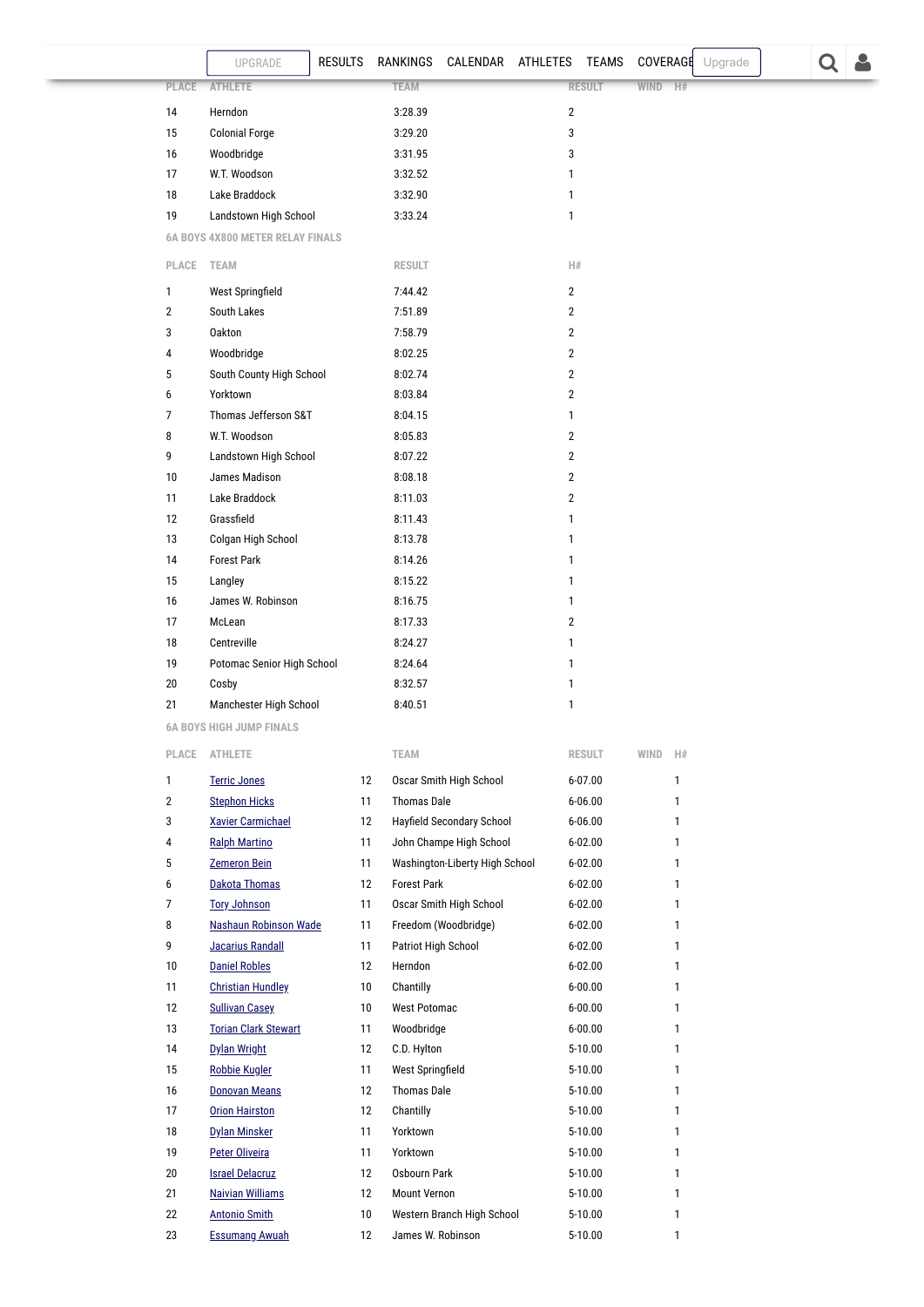[RESULTS](https://va.milesplit.com/results) [RANKINGS](https://va.milesplit.com/rankings/leaders/high-school-boys/outdoor-track-and-field) [CALENDAR](https://va.milesplit.com/calendar) [ATHLETES](https://va.milesplit.com/athletes) [TEAMS](https://va.milesplit.com/teams) [COVERAGE](#page-13-0) Upgrade  $\overline{Q}$ 

**PLACE ATHLETE** TEAM **RESULT** WIND H#

<span id="page-6-0"></span>

| <b>6A BOYS LONG JUMP FINALS</b> |  |  |  |  |  |
|---------------------------------|--|--|--|--|--|
|---------------------------------|--|--|--|--|--|

| PLACE          | <b>ATHLETE</b>           |    | <b>TEAM</b>                      | <b>RESULT</b> | <b>WIND</b> | H#             |
|----------------|--------------------------|----|----------------------------------|---------------|-------------|----------------|
| 1              | <b>Brian Harris</b>      | 9  | <b>Colonial Forge</b>            | 23-05.00      | 0.3         | $\overline{2}$ |
| $\overline{2}$ | <b>Xavier Carmichael</b> | 12 | Hayfield Secondary School        | 23-03.00      | 1.9         | $\overline{2}$ |
| 3              | <b>Tyler Benett</b>      | 12 | South Lakes                      | 22-09.50      | 0.5         | $\overline{2}$ |
| 4              | <b>Tyler Morris</b>      | 12 | Western Branch High School       | 22-04.50      | 1.2         | $\overline{2}$ |
| 5              | <b>William Watson</b>    | 12 | South Lakes                      | 22-01.25      | $+0.0$      | $\overline{2}$ |
| 6              | <b>Keivon Bellfield</b>  | 10 | Mount Vernon                     | 21-11.00      | 1.8         | 2              |
| 7              | <b>Xavier Ogo</b>        | 11 | <b>Forest Park</b>               | 21-07.00      |             | 1              |
| 8              | Jordan Hall              | 12 | Ocean Lakes                      | 21-06.50      | 1.4         | $\overline{2}$ |
| 9              | <b>Shaheem Craft</b>     | 12 | South Lakes                      | 21-06.25      |             | 1              |
| 10             | <b>Duante Lord</b>       | 11 | <b>West Springfield</b>          | 21-04.75      |             | 1              |
| 11             | Dakota Thomas            | 12 | <b>Forest Park</b>               | 21-04.75      | 0.3         | $\overline{2}$ |
| 12             | <b>Nick Tyree</b>        | 10 | <b>Thomas Dale</b>               | 21-01.00      |             | 1              |
| 13             | Jonathan Milian          | 12 | Annandale                        | 20-09.75      |             | 1              |
| 14             | <b>Bryston Johnson</b>   | 11 | <b>Hayfield Secondary School</b> | 20-07.25      |             | 1              |
| 15             | Leo Brennan              | 12 | Westfield                        | 20-05.50      |             | 1              |
| 16             | <b>Naivian Williams</b>  | 12 | <b>Mount Vernon</b>              | 20-03.50      |             | 1              |
| 17             | <b>Christian Payne</b>   | 11 | <b>Battlefield</b>               | 20-03.25      | $+0.0$      | $\mathfrak{p}$ |
| 18             | <b>Ronald Hewton</b>     | 10 | Potomac Senior High School       | 19-10.25      | 0.6         | $\overline{2}$ |
| 19             | <b>Zemeron Bein</b>      | 11 | Washington-Liberty High School   | 19-03.25      |             | 1              |
|                |                          |    |                                  |               |             |                |

<span id="page-6-1"></span>**6A BOYS TRIPLE JUMP FINALS**

<span id="page-6-2"></span>

| <b>PLACE</b> | <b>ATHLETE</b>                   |    | <b>TEAM</b>                    | <b>RESULT</b> | <b>WIND</b> | H#             |
|--------------|----------------------------------|----|--------------------------------|---------------|-------------|----------------|
| 1            | <b>Tyler Morris</b>              | 12 | Western Branch High School     | 48-02.75      |             | 2              |
| 2            | <b>Brian DiBassinga</b>          | 12 | <b>Battlefield</b>             | 47-04.25      |             | 2              |
| 3            | <b>Ronald Hewton</b>             | 10 | Potomac Senior High School     | 46-09.50      |             | $\overline{2}$ |
| 4            | <b>Ty'Heak Buie</b>              | 10 | Potomac Senior High School     | 46-07.25      |             | $\overline{2}$ |
| 5            | <b>Brendin Marks</b>             | 12 | Chantilly                      | 44-10.75      |             | 2              |
| 6            | <b>Ethan Bryant</b>              | 12 | <b>Thomas Edison</b>           | 44-03.50      |             | 1              |
| 7            | <b>Tyler Benett</b>              | 12 | South Lakes                    | 43-10.50      |             | $\overline{2}$ |
| 8            | Zion Richardson-Keys             | 11 | Manchester High School         | 42-11.75      |             | 1              |
| 9            | <b>Benedict Uzochukwu</b>        | 12 | Manchester High School         | 42-06.75      |             | 1              |
| 10           | <b>Devin Tennant</b>             | 12 | Colgan High School             | 42-06.00      |             | 1              |
| 11           | Leo Brennan                      | 12 | Westfield                      | 42-04.75      |             | 1              |
| 12           | <b>Sunit Bapat</b>               | 11 | Freedom (South Riding)         | 42-03.50      |             | 2              |
| 13           | <b>Zemeron Bein</b>              | 11 | Washington-Liberty High School | 42-01.00      |             | 1              |
| 14           | <b>Marcus Taylor</b>             | 11 | John R. Lewis High School      | 42-00.25      |             | 1              |
| 15           | <b>Duante Lord</b>               | 11 | <b>West Springfield</b>        | 41-11.75      |             | 1              |
| 16           | <b>Anthony Mills</b>             | 10 | <b>Thomas Dale</b>             | 41-07.25      |             | 1              |
| 17           | <b>DJ Baker</b>                  | 11 | Westfield                      | 40-10.50      |             | 1              |
| 18           | <b>Isaiah Bullock</b>            | 12 | Grassfield                     | 40-08.50      |             | 2              |
| 19           | <b>James Dapogny</b>             | 12 | <b>Falls Church</b>            | 40-07.50      |             | 1              |
| 20           | <b>Miles Lanham</b>              | 11 | Annandale                      | 37-05.25      |             | $\overline{2}$ |
|              | <b>6A BOYS POLE VAULT FINALS</b> |    |                                |               |             |                |
| PLACE        | <b>ATHLETE</b>                   |    | <b>TEAM</b>                    | <b>RESULT</b> | WIND        | H#             |
| 1            | <b>Nicolas Dewolfe</b>           | 10 | <b>Falls Church</b>            | 13-06.00      |             | 1              |
| 2            | <b>Justin Delgado</b>            | 12 | Wakefield High School          | 13-00.00      |             | 1              |
| 3            | <b>Garrett Boe</b>               | 10 | Grassfield                     | 12-06.00      |             | 1              |
| 4            | <b>Dominic McCombs</b>           | 12 | Patriot High School            | 12-06.00      |             | 1              |
| 5            | Jonathan Davis                   | 12 | Grassfield                     | 12-06.00      |             | 1              |
| 6            | <b>Joseph Blumberg</b>           | 10 | West Springfield               | 12-00.00      |             | 1              |
| 7            | <b>Darrien Peacock</b>           | 10 | <b>Battlefield</b>             | 12-00.00      |             | 1              |
| 8            | Dylan Vu-gia                     | 11 | <b>Oakton</b>                  | 12-00.00      |             | 1              |
| 9            | <b>Mason Rafter</b>              | 9  | Grassfield                     | 12-00.00      |             | 1              |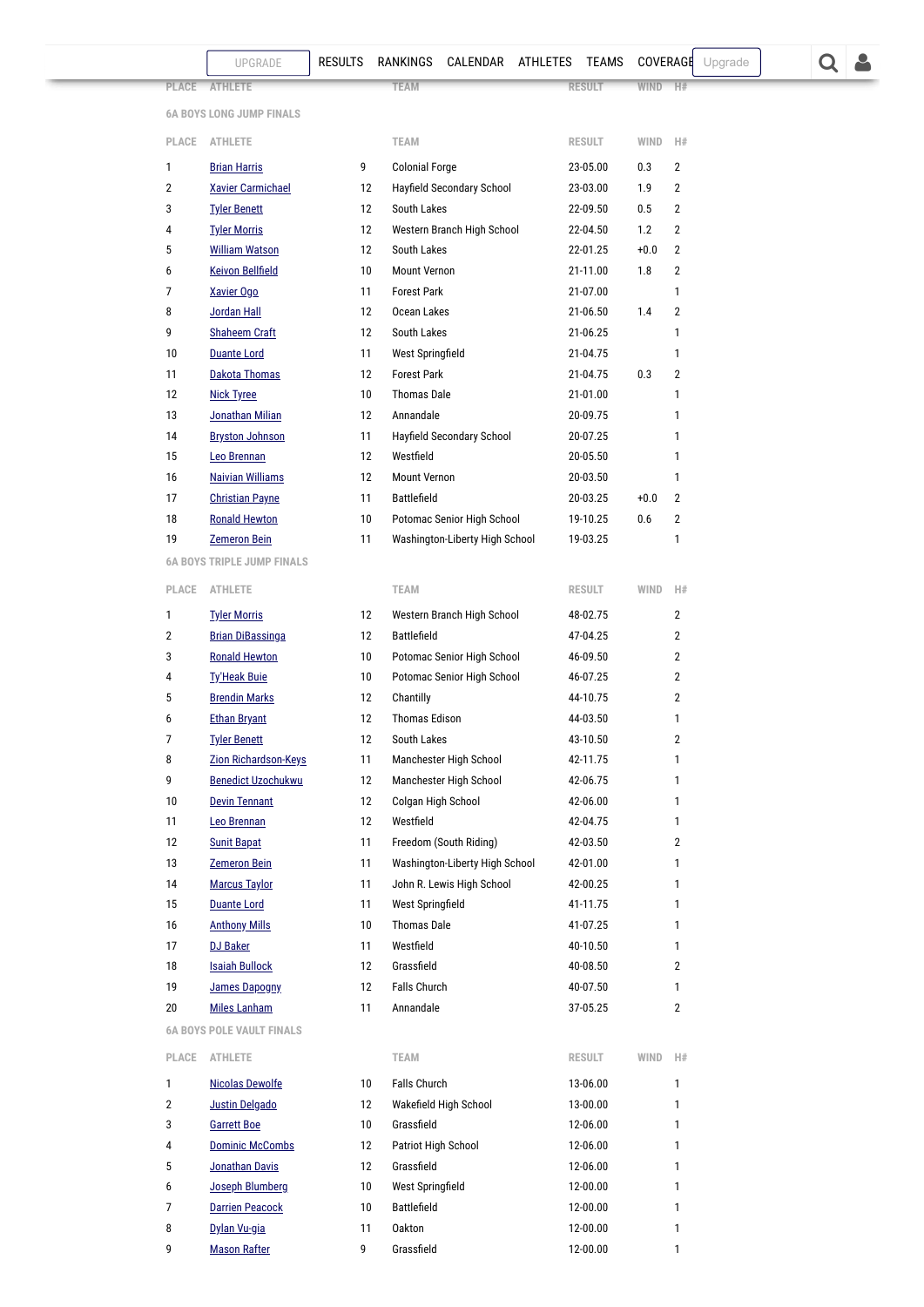<span id="page-7-1"></span><span id="page-7-0"></span>

| <b>ATHLETE</b><br><b>Aiden Beall</b><br><b>6A BOYS DISCUS FINALS</b><br><b>ATHLETE</b><br><b>Austin Gallant</b><br>Nader Chirchi<br>Jahzari Priester<br>Jordae Edwards<br><b>Michael Baker</b><br><b>Blake Thompson</b><br><b>Isaac George</b><br><b>Benedict Uzochukwu</b><br><b>Jeremy Semelfort</b><br><b>Isaiah Montgomery</b><br>Joshua Wager<br>Jonathan Evans<br><b>Deric Allen</b> | 12<br>11<br>11<br>11<br>11<br>10<br>12<br>12<br>12<br>12<br>12<br>11                    | <b>TEAM</b><br><b>Battlefield</b><br><b>TEAM</b><br><b>Battlefield</b><br><b>Thomas Edison</b><br>Grassfield<br>Langley<br>South Lakes<br>Landstown High School | Western Branch High School<br>Freedom (South Riding)<br>Freedom (South Riding)<br>Manchester High School | <b>RESULT</b><br>12-00.00<br><b>RESULT</b><br>169-05.00<br>163-02.00<br>154-01.00<br>153-11.00<br>152-04.00<br>147-02.00<br>141-07.00<br>136-02.00<br>134-11.00                                                                                                                                                                                                                                                                                                                                                        | <b>WIND</b><br>WIND                                                                                                                                                                                                        | H#<br>1<br>H#<br>$\overline{2}$<br>$\overline{2}$<br>$\overline{2}$<br>$\overline{2}$<br>$\overline{2}$<br>1<br>1<br>$\overline{2}$                                                                                                                                                                                                                                                                                                      |        |  |  |
|--------------------------------------------------------------------------------------------------------------------------------------------------------------------------------------------------------------------------------------------------------------------------------------------------------------------------------------------------------------------------------------------|-----------------------------------------------------------------------------------------|-----------------------------------------------------------------------------------------------------------------------------------------------------------------|----------------------------------------------------------------------------------------------------------|------------------------------------------------------------------------------------------------------------------------------------------------------------------------------------------------------------------------------------------------------------------------------------------------------------------------------------------------------------------------------------------------------------------------------------------------------------------------------------------------------------------------|----------------------------------------------------------------------------------------------------------------------------------------------------------------------------------------------------------------------------|------------------------------------------------------------------------------------------------------------------------------------------------------------------------------------------------------------------------------------------------------------------------------------------------------------------------------------------------------------------------------------------------------------------------------------------|--------|--|--|
|                                                                                                                                                                                                                                                                                                                                                                                            |                                                                                         |                                                                                                                                                                 |                                                                                                          |                                                                                                                                                                                                                                                                                                                                                                                                                                                                                                                        |                                                                                                                                                                                                                            |                                                                                                                                                                                                                                                                                                                                                                                                                                          |        |  |  |
|                                                                                                                                                                                                                                                                                                                                                                                            |                                                                                         |                                                                                                                                                                 |                                                                                                          |                                                                                                                                                                                                                                                                                                                                                                                                                                                                                                                        |                                                                                                                                                                                                                            |                                                                                                                                                                                                                                                                                                                                                                                                                                          |        |  |  |
|                                                                                                                                                                                                                                                                                                                                                                                            |                                                                                         |                                                                                                                                                                 |                                                                                                          |                                                                                                                                                                                                                                                                                                                                                                                                                                                                                                                        |                                                                                                                                                                                                                            |                                                                                                                                                                                                                                                                                                                                                                                                                                          |        |  |  |
|                                                                                                                                                                                                                                                                                                                                                                                            |                                                                                         |                                                                                                                                                                 |                                                                                                          |                                                                                                                                                                                                                                                                                                                                                                                                                                                                                                                        |                                                                                                                                                                                                                            |                                                                                                                                                                                                                                                                                                                                                                                                                                          |        |  |  |
|                                                                                                                                                                                                                                                                                                                                                                                            |                                                                                         |                                                                                                                                                                 |                                                                                                          |                                                                                                                                                                                                                                                                                                                                                                                                                                                                                                                        |                                                                                                                                                                                                                            |                                                                                                                                                                                                                                                                                                                                                                                                                                          |        |  |  |
|                                                                                                                                                                                                                                                                                                                                                                                            |                                                                                         |                                                                                                                                                                 |                                                                                                          |                                                                                                                                                                                                                                                                                                                                                                                                                                                                                                                        |                                                                                                                                                                                                                            |                                                                                                                                                                                                                                                                                                                                                                                                                                          |        |  |  |
|                                                                                                                                                                                                                                                                                                                                                                                            |                                                                                         |                                                                                                                                                                 |                                                                                                          |                                                                                                                                                                                                                                                                                                                                                                                                                                                                                                                        |                                                                                                                                                                                                                            |                                                                                                                                                                                                                                                                                                                                                                                                                                          |        |  |  |
|                                                                                                                                                                                                                                                                                                                                                                                            |                                                                                         |                                                                                                                                                                 |                                                                                                          |                                                                                                                                                                                                                                                                                                                                                                                                                                                                                                                        |                                                                                                                                                                                                                            |                                                                                                                                                                                                                                                                                                                                                                                                                                          |        |  |  |
|                                                                                                                                                                                                                                                                                                                                                                                            |                                                                                         |                                                                                                                                                                 |                                                                                                          |                                                                                                                                                                                                                                                                                                                                                                                                                                                                                                                        |                                                                                                                                                                                                                            |                                                                                                                                                                                                                                                                                                                                                                                                                                          |        |  |  |
|                                                                                                                                                                                                                                                                                                                                                                                            |                                                                                         |                                                                                                                                                                 |                                                                                                          |                                                                                                                                                                                                                                                                                                                                                                                                                                                                                                                        |                                                                                                                                                                                                                            |                                                                                                                                                                                                                                                                                                                                                                                                                                          |        |  |  |
|                                                                                                                                                                                                                                                                                                                                                                                            |                                                                                         |                                                                                                                                                                 |                                                                                                          |                                                                                                                                                                                                                                                                                                                                                                                                                                                                                                                        |                                                                                                                                                                                                                            |                                                                                                                                                                                                                                                                                                                                                                                                                                          |        |  |  |
|                                                                                                                                                                                                                                                                                                                                                                                            |                                                                                         |                                                                                                                                                                 |                                                                                                          |                                                                                                                                                                                                                                                                                                                                                                                                                                                                                                                        |                                                                                                                                                                                                                            |                                                                                                                                                                                                                                                                                                                                                                                                                                          |        |  |  |
|                                                                                                                                                                                                                                                                                                                                                                                            |                                                                                         |                                                                                                                                                                 |                                                                                                          |                                                                                                                                                                                                                                                                                                                                                                                                                                                                                                                        |                                                                                                                                                                                                                            | 1                                                                                                                                                                                                                                                                                                                                                                                                                                        |        |  |  |
|                                                                                                                                                                                                                                                                                                                                                                                            |                                                                                         |                                                                                                                                                                 |                                                                                                          | 134-04.00                                                                                                                                                                                                                                                                                                                                                                                                                                                                                                              |                                                                                                                                                                                                                            | 1                                                                                                                                                                                                                                                                                                                                                                                                                                        |        |  |  |
|                                                                                                                                                                                                                                                                                                                                                                                            |                                                                                         |                                                                                                                                                                 | Western Branch High School                                                                               | 129-10.00                                                                                                                                                                                                                                                                                                                                                                                                                                                                                                              |                                                                                                                                                                                                                            | $\overline{2}$                                                                                                                                                                                                                                                                                                                                                                                                                           |        |  |  |
|                                                                                                                                                                                                                                                                                                                                                                                            |                                                                                         | West Springfield                                                                                                                                                |                                                                                                          | 129-00.00                                                                                                                                                                                                                                                                                                                                                                                                                                                                                                              |                                                                                                                                                                                                                            | $\mathbf{1}$                                                                                                                                                                                                                                                                                                                                                                                                                             |        |  |  |
|                                                                                                                                                                                                                                                                                                                                                                                            | 12                                                                                      | <b>Mount Vernon</b>                                                                                                                                             |                                                                                                          | 127-09.00                                                                                                                                                                                                                                                                                                                                                                                                                                                                                                              |                                                                                                                                                                                                                            | 1                                                                                                                                                                                                                                                                                                                                                                                                                                        |        |  |  |
| Jonah Friedman                                                                                                                                                                                                                                                                                                                                                                             | 11                                                                                      |                                                                                                                                                                 |                                                                                                          |                                                                                                                                                                                                                                                                                                                                                                                                                                                                                                                        |                                                                                                                                                                                                                            | $\overline{2}$                                                                                                                                                                                                                                                                                                                                                                                                                           |        |  |  |
| <b>Samahr Powell</b>                                                                                                                                                                                                                                                                                                                                                                       | 11                                                                                      |                                                                                                                                                                 |                                                                                                          |                                                                                                                                                                                                                                                                                                                                                                                                                                                                                                                        |                                                                                                                                                                                                                            | 1                                                                                                                                                                                                                                                                                                                                                                                                                                        |        |  |  |
| <b>Bram Amron</b>                                                                                                                                                                                                                                                                                                                                                                          | 12                                                                                      |                                                                                                                                                                 |                                                                                                          |                                                                                                                                                                                                                                                                                                                                                                                                                                                                                                                        |                                                                                                                                                                                                                            | 1                                                                                                                                                                                                                                                                                                                                                                                                                                        |        |  |  |
| <b>Nolan McConnell</b>                                                                                                                                                                                                                                                                                                                                                                     | 11                                                                                      |                                                                                                                                                                 |                                                                                                          |                                                                                                                                                                                                                                                                                                                                                                                                                                                                                                                        |                                                                                                                                                                                                                            | 1                                                                                                                                                                                                                                                                                                                                                                                                                                        |        |  |  |
| <b>Bryson Ruff</b>                                                                                                                                                                                                                                                                                                                                                                         | 12                                                                                      |                                                                                                                                                                 |                                                                                                          |                                                                                                                                                                                                                                                                                                                                                                                                                                                                                                                        |                                                                                                                                                                                                                            | 1                                                                                                                                                                                                                                                                                                                                                                                                                                        |        |  |  |
| <b>Steven Benavides</b>                                                                                                                                                                                                                                                                                                                                                                    | 11                                                                                      |                                                                                                                                                                 |                                                                                                          |                                                                                                                                                                                                                                                                                                                                                                                                                                                                                                                        |                                                                                                                                                                                                                            | 1                                                                                                                                                                                                                                                                                                                                                                                                                                        |        |  |  |
| <b>6A BOYS SHOT PUT FINALS</b>                                                                                                                                                                                                                                                                                                                                                             |                                                                                         |                                                                                                                                                                 |                                                                                                          |                                                                                                                                                                                                                                                                                                                                                                                                                                                                                                                        |                                                                                                                                                                                                                            |                                                                                                                                                                                                                                                                                                                                                                                                                                          |        |  |  |
| <b>ATHLETE</b>                                                                                                                                                                                                                                                                                                                                                                             |                                                                                         | <b>TEAM</b>                                                                                                                                                     |                                                                                                          |                                                                                                                                                                                                                                                                                                                                                                                                                                                                                                                        |                                                                                                                                                                                                                            | H#                                                                                                                                                                                                                                                                                                                                                                                                                                       |        |  |  |
| Jahzari Priester                                                                                                                                                                                                                                                                                                                                                                           | 11                                                                                      |                                                                                                                                                                 |                                                                                                          |                                                                                                                                                                                                                                                                                                                                                                                                                                                                                                                        |                                                                                                                                                                                                                            | $\overline{2}$                                                                                                                                                                                                                                                                                                                                                                                                                           |        |  |  |
| Jordae Edwards                                                                                                                                                                                                                                                                                                                                                                             | 11                                                                                      | Grassfield                                                                                                                                                      |                                                                                                          |                                                                                                                                                                                                                                                                                                                                                                                                                                                                                                                        |                                                                                                                                                                                                                            | $\overline{2}$                                                                                                                                                                                                                                                                                                                                                                                                                           |        |  |  |
| <b>Austin Gallant</b>                                                                                                                                                                                                                                                                                                                                                                      |                                                                                         | <b>Battlefield</b>                                                                                                                                              |                                                                                                          |                                                                                                                                                                                                                                                                                                                                                                                                                                                                                                                        |                                                                                                                                                                                                                            | $\overline{2}$                                                                                                                                                                                                                                                                                                                                                                                                                           |        |  |  |
| <b>Ramon Brown</b>                                                                                                                                                                                                                                                                                                                                                                         | 12                                                                                      |                                                                                                                                                                 |                                                                                                          |                                                                                                                                                                                                                                                                                                                                                                                                                                                                                                                        |                                                                                                                                                                                                                            | $\overline{2}$                                                                                                                                                                                                                                                                                                                                                                                                                           |        |  |  |
| <b>Isaac George</b>                                                                                                                                                                                                                                                                                                                                                                        | 12                                                                                      |                                                                                                                                                                 |                                                                                                          |                                                                                                                                                                                                                                                                                                                                                                                                                                                                                                                        |                                                                                                                                                                                                                            | 1                                                                                                                                                                                                                                                                                                                                                                                                                                        |        |  |  |
| Jonah Friedman                                                                                                                                                                                                                                                                                                                                                                             | 11                                                                                      |                                                                                                                                                                 |                                                                                                          |                                                                                                                                                                                                                                                                                                                                                                                                                                                                                                                        |                                                                                                                                                                                                                            | $\overline{2}$                                                                                                                                                                                                                                                                                                                                                                                                                           |        |  |  |
| <b>Carter Gaskins</b>                                                                                                                                                                                                                                                                                                                                                                      | 12                                                                                      |                                                                                                                                                                 |                                                                                                          |                                                                                                                                                                                                                                                                                                                                                                                                                                                                                                                        |                                                                                                                                                                                                                            | $\mathbf{1}$                                                                                                                                                                                                                                                                                                                                                                                                                             |        |  |  |
| <b>Jeremy Semelfort</b>                                                                                                                                                                                                                                                                                                                                                                    | 12                                                                                      |                                                                                                                                                                 |                                                                                                          |                                                                                                                                                                                                                                                                                                                                                                                                                                                                                                                        |                                                                                                                                                                                                                            | 1                                                                                                                                                                                                                                                                                                                                                                                                                                        |        |  |  |
| Michael Opuku-Arthur                                                                                                                                                                                                                                                                                                                                                                       | 12                                                                                      |                                                                                                                                                                 |                                                                                                          |                                                                                                                                                                                                                                                                                                                                                                                                                                                                                                                        |                                                                                                                                                                                                                            | $\overline{2}$                                                                                                                                                                                                                                                                                                                                                                                                                           |        |  |  |
| <b>Elijah Hughes</b>                                                                                                                                                                                                                                                                                                                                                                       | 11                                                                                      |                                                                                                                                                                 |                                                                                                          |                                                                                                                                                                                                                                                                                                                                                                                                                                                                                                                        |                                                                                                                                                                                                                            | 1                                                                                                                                                                                                                                                                                                                                                                                                                                        |        |  |  |
| <b>Stephen Davis</b>                                                                                                                                                                                                                                                                                                                                                                       |                                                                                         |                                                                                                                                                                 |                                                                                                          |                                                                                                                                                                                                                                                                                                                                                                                                                                                                                                                        |                                                                                                                                                                                                                            | $\overline{2}$                                                                                                                                                                                                                                                                                                                                                                                                                           |        |  |  |
| Joshua Wager                                                                                                                                                                                                                                                                                                                                                                               |                                                                                         |                                                                                                                                                                 |                                                                                                          |                                                                                                                                                                                                                                                                                                                                                                                                                                                                                                                        |                                                                                                                                                                                                                            | $\overline{2}$                                                                                                                                                                                                                                                                                                                                                                                                                           |        |  |  |
| <b>Caleb Mann</b>                                                                                                                                                                                                                                                                                                                                                                          | 12                                                                                      |                                                                                                                                                                 |                                                                                                          |                                                                                                                                                                                                                                                                                                                                                                                                                                                                                                                        |                                                                                                                                                                                                                            | 1                                                                                                                                                                                                                                                                                                                                                                                                                                        |        |  |  |
|                                                                                                                                                                                                                                                                                                                                                                                            |                                                                                         |                                                                                                                                                                 |                                                                                                          |                                                                                                                                                                                                                                                                                                                                                                                                                                                                                                                        |                                                                                                                                                                                                                            | 1                                                                                                                                                                                                                                                                                                                                                                                                                                        |        |  |  |
|                                                                                                                                                                                                                                                                                                                                                                                            |                                                                                         |                                                                                                                                                                 |                                                                                                          |                                                                                                                                                                                                                                                                                                                                                                                                                                                                                                                        |                                                                                                                                                                                                                            | 1                                                                                                                                                                                                                                                                                                                                                                                                                                        |        |  |  |
|                                                                                                                                                                                                                                                                                                                                                                                            |                                                                                         |                                                                                                                                                                 |                                                                                                          |                                                                                                                                                                                                                                                                                                                                                                                                                                                                                                                        |                                                                                                                                                                                                                            |                                                                                                                                                                                                                                                                                                                                                                                                                                          |        |  |  |
|                                                                                                                                                                                                                                                                                                                                                                                            |                                                                                         |                                                                                                                                                                 |                                                                                                          |                                                                                                                                                                                                                                                                                                                                                                                                                                                                                                                        |                                                                                                                                                                                                                            |                                                                                                                                                                                                                                                                                                                                                                                                                                          |        |  |  |
|                                                                                                                                                                                                                                                                                                                                                                                            |                                                                                         |                                                                                                                                                                 |                                                                                                          |                                                                                                                                                                                                                                                                                                                                                                                                                                                                                                                        |                                                                                                                                                                                                                            |                                                                                                                                                                                                                                                                                                                                                                                                                                          |        |  |  |
| ATHLETE                                                                                                                                                                                                                                                                                                                                                                                    |                                                                                         | <b>TEAM</b>                                                                                                                                                     |                                                                                                          |                                                                                                                                                                                                                                                                                                                                                                                                                                                                                                                        |                                                                                                                                                                                                                            | H#                                                                                                                                                                                                                                                                                                                                                                                                                                       |        |  |  |
| <b>Catalina Sanchious</b>                                                                                                                                                                                                                                                                                                                                                                  | 9                                                                                       |                                                                                                                                                                 |                                                                                                          |                                                                                                                                                                                                                                                                                                                                                                                                                                                                                                                        | 1.2                                                                                                                                                                                                                        | 1                                                                                                                                                                                                                                                                                                                                                                                                                                        |        |  |  |
| <b>Keira Beaumont</b>                                                                                                                                                                                                                                                                                                                                                                      | 9                                                                                       |                                                                                                                                                                 |                                                                                                          |                                                                                                                                                                                                                                                                                                                                                                                                                                                                                                                        | 1.2                                                                                                                                                                                                                        | 1                                                                                                                                                                                                                                                                                                                                                                                                                                        |        |  |  |
| <b>Akira Hamilton</b>                                                                                                                                                                                                                                                                                                                                                                      | 12                                                                                      |                                                                                                                                                                 |                                                                                                          |                                                                                                                                                                                                                                                                                                                                                                                                                                                                                                                        | 1.2                                                                                                                                                                                                                        | 1                                                                                                                                                                                                                                                                                                                                                                                                                                        |        |  |  |
| Nadia Jacobs                                                                                                                                                                                                                                                                                                                                                                               | 11                                                                                      |                                                                                                                                                                 |                                                                                                          |                                                                                                                                                                                                                                                                                                                                                                                                                                                                                                                        | 1.2                                                                                                                                                                                                                        | 1                                                                                                                                                                                                                                                                                                                                                                                                                                        |        |  |  |
| <b>Mianna Mason</b>                                                                                                                                                                                                                                                                                                                                                                        | 9                                                                                       |                                                                                                                                                                 |                                                                                                          |                                                                                                                                                                                                                                                                                                                                                                                                                                                                                                                        | 1.2                                                                                                                                                                                                                        | 1                                                                                                                                                                                                                                                                                                                                                                                                                                        |        |  |  |
|                                                                                                                                                                                                                                                                                                                                                                                            | 10                                                                                      |                                                                                                                                                                 |                                                                                                          |                                                                                                                                                                                                                                                                                                                                                                                                                                                                                                                        | 1.2                                                                                                                                                                                                                        | 1                                                                                                                                                                                                                                                                                                                                                                                                                                        |        |  |  |
| <b>Elisha Barnes</b>                                                                                                                                                                                                                                                                                                                                                                       | 12                                                                                      |                                                                                                                                                                 |                                                                                                          |                                                                                                                                                                                                                                                                                                                                                                                                                                                                                                                        | 1.2                                                                                                                                                                                                                        | 1                                                                                                                                                                                                                                                                                                                                                                                                                                        |        |  |  |
|                                                                                                                                                                                                                                                                                                                                                                                            | 12                                                                                      | Yorktown                                                                                                                                                        |                                                                                                          |                                                                                                                                                                                                                                                                                                                                                                                                                                                                                                                        | 1.2                                                                                                                                                                                                                        | 1                                                                                                                                                                                                                                                                                                                                                                                                                                        |        |  |  |
|                                                                                                                                                                                                                                                                                                                                                                                            | <b>Brendan Stuck</b><br><b>Elias Turney</b><br><b>Nick Bordovsky</b><br>Donovan Kitchen | 11<br><b>6A GIRLS 100 METER DASH FINALS</b><br>Nyela Asterilla-Anderson<br>Alma de Miguel Evuna Eki<br><b>6A GIRLS 100 METER DASH PRELIMS</b>                   | 12<br>12<br>12<br>12<br>12<br><b>Battlefield</b>                                                         | Western Branch High School<br>Alexandria City High School<br><b>Colonial Forge</b><br>Alexandria City High School<br>Manchester High School<br>Freedom (South Riding)<br>West Springfield<br>South Lakes<br>Freedom (South Riding)<br>John R. Lewis High School<br>West Springfield<br>West Springfield<br>South Lakes<br>South County High School<br>Hayfield Secondary School<br>Alexandria City High School<br>Oscar Smith High School<br>South County High School<br>Freedom (Woodbridge)<br>Landstown High School | Washington-Liberty High School<br>Western Branch High School<br>Western Branch High School<br>Washington-Liberty High School<br>Potomac Senior High School<br>Washington-Liberty High School<br>Western Branch High School | 125-07.00<br>125-02.00<br>123-04.00<br>122-09.00<br>121-01.00<br>113-10.00<br><b>RESULT</b><br>WIND<br>56-00.00<br>55-06.00<br>53-10.00<br>51-10.00<br>50-03.50<br>49-08.50<br>48-11.00<br>48-10.50<br>48-06.00<br>47-11.00<br>47-11.00<br>47-10.50<br>47-08.50<br>46-03.50<br>44-11.00<br>43-09.00<br>41-07.00<br><b>RESULT</b><br>WIND<br>11.86<br>11.88 $\blacksquare$<br>$12.05$ $\Box$<br>12.15<br>12.22<br>12.28<br>12.32<br>12.39 | 1<br>1 |  |  |

<span id="page-7-2"></span>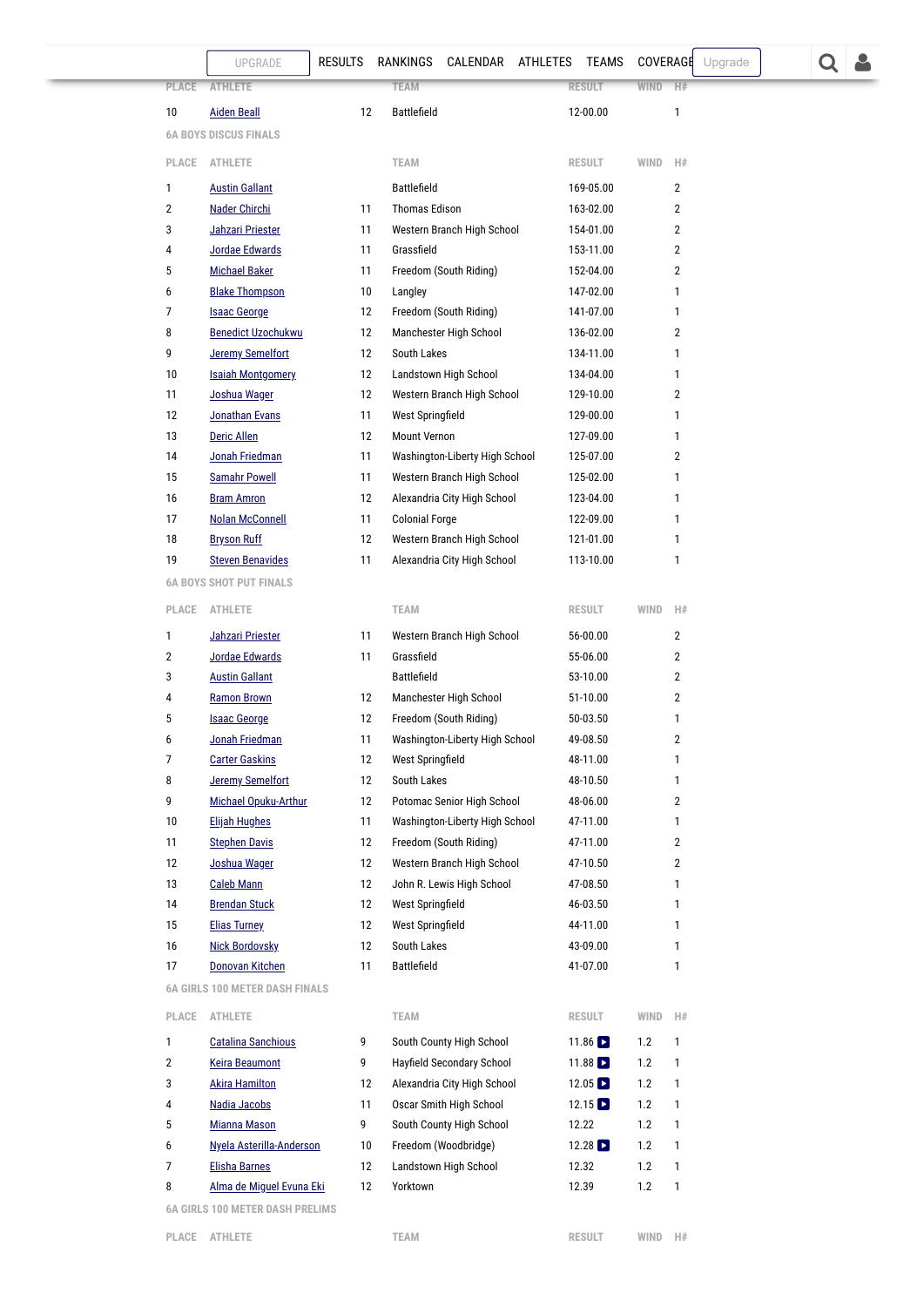|          | UPGRADE                                | <b>RESULTS</b> | RANKINGS              | CALENDAR ATHLETES              | TEAMS                    | COVERAGE   |                | Upgrade |  |  |
|----------|----------------------------------------|----------------|-----------------------|--------------------------------|--------------------------|------------|----------------|---------|--|--|
| PLACE    | <b>ATHLETE</b>                         |                | <b>TEAM</b>           |                                | <b>RESULT</b>            | WIND       | H#             |         |  |  |
| 1        | <b>Keira Beaumont</b>                  | 9              |                       | Hayfield Secondary School      | 11.92                    | 0.5        | 1              |         |  |  |
| 2        | <b>Catalina Sanchious</b>              | 9              |                       | South County High School       | 12.01                    | 0.9        | 3              |         |  |  |
| 3        | Nadia Jacobs                           | 11             |                       | Oscar Smith High School        | 12.05                    | 1.7        | $\overline{2}$ |         |  |  |
| 4        | <b>Akira Hamilton</b>                  | 12             |                       | Alexandria City High School    | 12.08                    | 0.5        | $\mathbf{1}$   |         |  |  |
| 5        | <b>Elisha Barnes</b>                   | 12             |                       | Landstown High School          | $12.16$ $\Box$           | 1.7        | 2              |         |  |  |
| 6        | <b>Mianna Mason</b>                    | 9              |                       | South County High School       | 12.17                    | 1.7        | 2              |         |  |  |
| 7        | Nyela Asterilla-Anderson               | 10             |                       | Freedom (Woodbridge)           | 12.22                    | 0.5        | 1              |         |  |  |
| 8        | Alma de Miguel Evuna Eki               | 12             | Yorktown              |                                | 12.30                    | 0.5        | 1              |         |  |  |
| 9        | <b>Piper Rodgers</b>                   | 11             | Fairfax               |                                | 12.34                    | 0.5        | 1              |         |  |  |
| 10       | Julia Dial                             | 11             | <b>Thomas Edison</b>  |                                | $12.34$ $\blacksquare$   | 0.9        | 3              |         |  |  |
| 11       | <b>Laila Simpson</b>                   | 10             | Fairfax               |                                | 12.37                    | 0.9        | 3              |         |  |  |
| 12       | <b>Mia Suero</b>                       | 11             | Kellam                |                                | 12.40                    | 0.9        | 3              |         |  |  |
| 13       | <b>Laila Thomas</b>                    | 9              | Woodbridge            |                                | 12.40                    | 0.9        | 3              |         |  |  |
| 14       | <b>Devon Babcock</b>                   | 11             | James W. Robinson     |                                | 12.44                    | 0.9        | 3              |         |  |  |
| 15       | <b>Lilly Ver Beek</b>                  | 9              |                       | James River (Midlothian)       | $12.47$ $\triangleright$ | 1.7        | 2              |         |  |  |
| 16       | <b>Kemani Bailey</b>                   | 11             |                       | Oscar Smith High School        | $12.47$ $\Box$           | 1.7        | 2              |         |  |  |
| 17       | <b>Tyra Price</b>                      | 9              |                       | Oscar Smith High School        | $12.55$ $\Box$           | 0.9        | 3              |         |  |  |
| 18       | <b>Ruth McGhee</b>                     | 9              | Centreville           |                                | 12.56                    | 1.7        | 2              |         |  |  |
| 19       | <b>Kasey Diggs</b>                     | 11             |                       | Freedom (Woodbridge)           | 12.57                    | 1.7        | 2              |         |  |  |
| 20       | <b>Kalyncia Taylor</b>                 | 10             | Colgan High School    |                                | 12.64                    | 0.5        | 1              |         |  |  |
| 21       | <b>Anna Rupert</b>                     | 12             |                       | Washington-Liberty High School | 12.72                    | 0.5        | 1              |         |  |  |
|          | <b>6A GIRLS 200 METER DASH FINALS</b>  |                |                       |                                |                          |            |                |         |  |  |
| PLACE    | <b>ATHLETE</b>                         |                | <b>TEAM</b>           |                                | <b>RESULT</b>            | WIND       | H#             |         |  |  |
| 1        | <b>Victoria Higgins</b>                | 12             |                       | South County High School       | $24.98$ $\Box$           |            | 1              |         |  |  |
| 2        | <b>Keira Beaumont</b>                  | 9              |                       | Hayfield Secondary School      | 24.99                    |            | 1              |         |  |  |
| 3        | <b>Catalina Sanchious</b>              | 9              |                       | South County High School       | $25.13$ $\Box$           |            | 1              |         |  |  |
| 4        | <b>Piper Rodgers</b>                   | 11             | Fairfax               |                                | 25.16                    |            | 1              |         |  |  |
| 5        | <b>Elisha Barnes</b>                   | 12             |                       | Landstown High School          | 25.20                    |            | 1              |         |  |  |
| 6        | <b>Akira Hamilton</b>                  | 12             |                       | Alexandria City High School    | $25.51$ $\Box$           |            | 1              |         |  |  |
| 7        | <b>Mia Suero</b>                       | 11             | Kellam                |                                | 25.54                    |            | 1              |         |  |  |
| 8        | <b>Kadynce Taylor</b>                  | 10             | Colgan High School    |                                | $25.57$ $\Box$           |            | 1              |         |  |  |
|          | <b>6A GIRLS 200 METER DASH PRELIMS</b> |                |                       |                                |                          |            |                |         |  |  |
| PLACE    | <b>ATHLETE</b>                         |                | <b>TEAM</b>           |                                | <b>RESULT</b>            | WIND       | H#             |         |  |  |
| 1        | <b>Catalina Sanchious</b>              | 9              |                       | South County High School       | 24.78                    | 1.1        | 1              |         |  |  |
| 2        | <b>Victoria Higgins</b>                | 12             |                       | South County High School       | 24.86                    | 1.3        | $\overline{2}$ |         |  |  |
| 3        | <b>Elisha Barnes</b>                   | 12             |                       | Landstown High School          | 24.87                    | 1.8        | 3              |         |  |  |
| 4        | <b>Keira Beaumont</b>                  | 9              |                       | Hayfield Secondary School      | $24.93$ $\blacksquare$   | 1.3        | $\overline{2}$ |         |  |  |
| 5        | <b>Piper Rodgers</b>                   | 11             | Fairfax               |                                | 24.99                    | 1.1        | 1              |         |  |  |
| 6        | <b>Akira Hamilton</b>                  | 12             |                       | Alexandria City High School    | 25.30                    | 1.1        | 1              |         |  |  |
| 7        | <b>Mia Suero</b>                       | 11             | Kellam                |                                | $25.32$ $\blacksquare$   | 1.3        | $\overline{2}$ |         |  |  |
| 8        | <b>Kadynce Taylor</b>                  | 10             | Colgan High School    |                                | $25.50$ $\Box$           | 1.3        | 2              |         |  |  |
| 9        | Lena Gooden                            | 11             | Osbourn Park          |                                | 25.53                    | 1.8        | 3              |         |  |  |
| 10       | Alma de Miguel Evuna Eki               | 12             | Yorktown              |                                | 25.57                    | 1.3        | 2              |         |  |  |
| 11       | <b>Jordyn Evans</b>                    | 12             | C.D. Hylton           |                                | 25.58                    | 1.3        | $\overline{2}$ |         |  |  |
| 12       | <b>Essence Robinson</b>                | 11             | <b>Colonial Forge</b> |                                | 25.61                    | 1.1        | 1              |         |  |  |
| 13       | <b>Devon Babcock</b>                   | 11             | James W. Robinson     |                                | 25.73                    | 1.8        | 3              |         |  |  |
| 14       | <b>Laila Simpson</b>                   | 10             | Fairfax               |                                | 25.80                    | 1.1        | 1              |         |  |  |
| 15       | <b>Shayla Brown</b>                    | 12             | <b>Thomas Edison</b>  | Oscar Smith High School        | 25.98<br>26.25           | 1.8        | 3<br>3         |         |  |  |
| 16       | <b>Julia Dial</b>                      | 11             | South Lakes           |                                | 26.34                    | 1.8        | 3              |         |  |  |
| 17<br>18 | <b>Erin Sanchez</b><br>Mia Fitzgerald  | 12<br>12       | McLean                |                                | 26.44                    | 1.8<br>1.1 | $\mathbf{1}$   |         |  |  |
| 19       | <b>Kasey Diggs</b>                     | 11             |                       | Freedom (Woodbridge)           | $26.52$ $\Box$           | 1.1        | 1              |         |  |  |
|          | <b>400 METER BACH FIMA</b>             |                |                       |                                |                          |            |                |         |  |  |

<span id="page-8-1"></span>**6A GIRLS 400 METER DASH FINALS**

<span id="page-8-0"></span>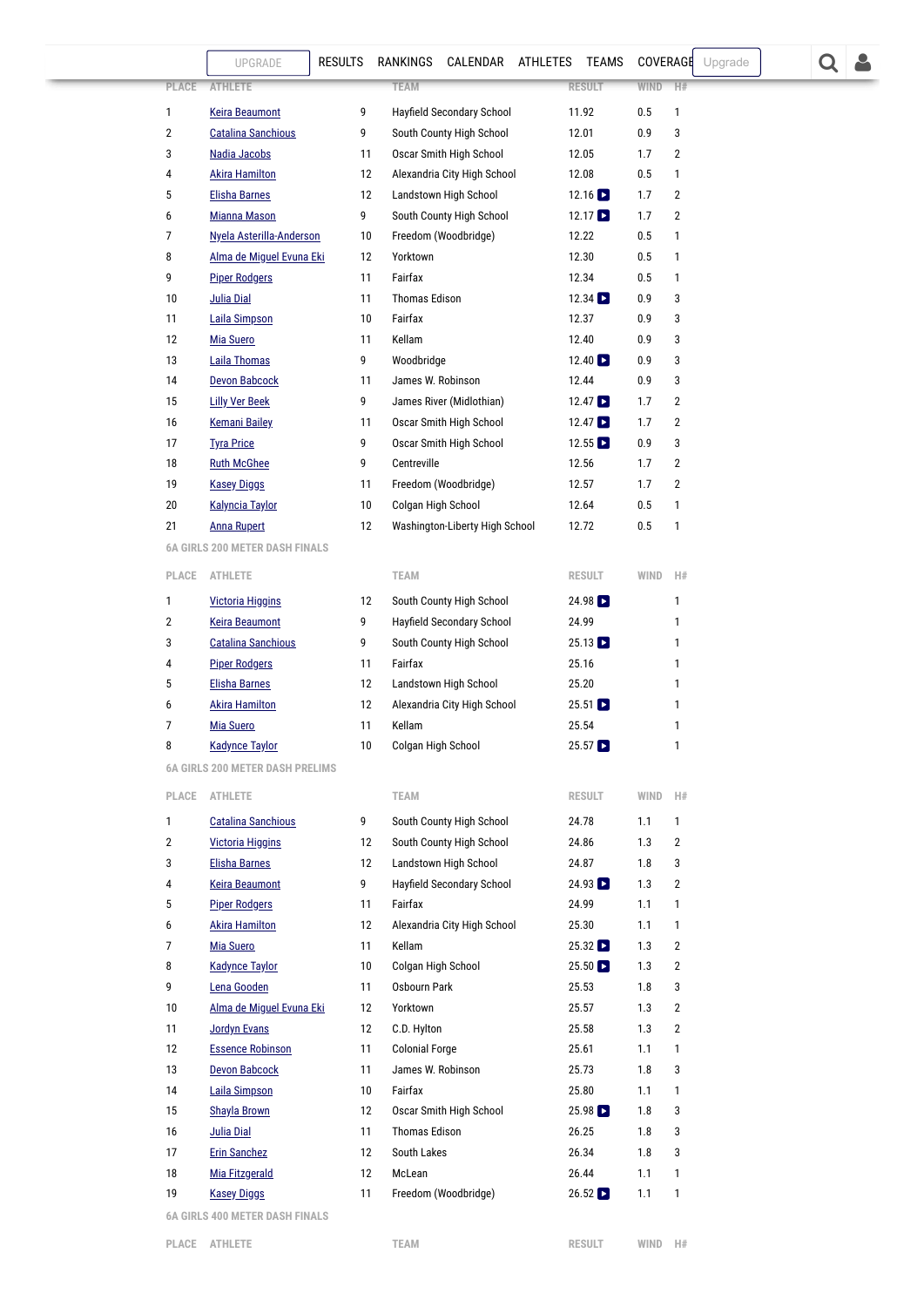|              | UPGRADE                               | <b>RESULTS</b>  | RANKINGS CALENDAR ATHLETES TEAMS |                            | COVERAGE<br>Upgrade |
|--------------|---------------------------------------|-----------------|----------------------------------|----------------------------|---------------------|
| <b>PLACE</b> | <b>ATHLETE</b>                        |                 | <b>TEAM</b>                      | <b>RESULT</b>              | <b>WIND</b><br>H#   |
| 1            | <b>Victoria Higgins</b>               | 12              | South County High School         | 55.90                      | 3                   |
| 2            | <b>Jaidyn Curry</b>                   | 12              | South County High School         | $56.51$ $\blacksquare$     | 3                   |
| 3            | <b>Farah Nasir</b>                    | 10              | Gainesville High School          | $56.83$ $\blacksquare$     | 2                   |
| 4            | <b>Piper Rodgers</b>                  | 11              | Fairfax                          | $57.10$ $\triangleright$   | 3                   |
| 5            | <b>Maya Mosley</b>                    | 12              | <b>Battlefield</b>               | 57.12                      | 3                   |
| 6            | Lena Gooden                           | 11              | Osbourn Park                     | $57.67$ $\triangleright$   | 3                   |
| 7            | Nyela Asterilla-Anderson              | 10              | Freedom (Woodbridge)             | 57.91                      | 2                   |
| 8            | <b>Zariah Ricks</b>                   | 10              | <b>Colonial Forge</b>            | $57.97$ $\blacksquare$     | 3                   |
| 9            | <b>Grace Patten</b>                   | 12              | James W. Robinson                | $58.11$ $\blacksquare$     | 2                   |
| 10           | <b>Jordyn Evans</b>                   | 12              | C.D. Hylton                      | 58.38                      | 3                   |
| 11           | Jordan Jackson                        | 12              | Cosby                            | $58.87$ $\triangleright$   | 2                   |
| 12           | <b>Madison Beale</b>                  | 11              | Kellam                           | 1:00.12                    | 1                   |
| 13           | Zoey McFadyen                         | 9               | Langley                          | $1:00.40$ $\blacksquare$   | 2                   |
| 14           | <b>Kira Mikhin</b>                    | 12              | James Madison                    | 1:00.52 $\triangleright$   | 2                   |
| 15           | <b>Mary Steinbicker</b>               | 12              | McLean                           | 1:01.12 $\Box$             | 1                   |
| 16           | Loreena Manser                        | 10              | Grassfield                       | 1:01.25                    | 1                   |
|              | <b>6A GIRLS 800 METER RUN FINALS</b>  |                 |                                  |                            |                     |
| PLACE        | <b>ATHLETE</b>                        |                 | <b>TEAM</b>                      | <b>RESULT</b>              | <b>WIND</b><br>H#   |
| 1            | <b>Anna Macon Corcoran</b>            | 12              | Yorktown                         | 2:14.22                    | 2                   |
| 2            | <b>Kenza Elakari</b>                  | 11              | West Springfield                 | 2:15.72                    | 2                   |
| 3            | <b>Bella Harsanyi</b>                 | 10              | South Lakes                      | $2:16.93$ $\Box$           | $\overline{2}$      |
| 4            | <b>Lila Waters</b>                    | 11              | Langley                          | 2:18.16                    | 2                   |
| 5            | Naomi Clarke                          | 12              | South County High School         | $2:18.39$ $\triangleright$ | 2                   |
| 6            | <b>Chloe Miller</b>                   | 10              | West Springfield                 | $2:18.49$ $\triangleright$ | 2                   |
| 7            | <b>Sarah Turner</b>                   | 12              | Freedom (South Riding)           | $2:21.46$ $\triangleright$ | 1                   |
| 8            | <b>Austin Heft</b>                    | 12              | Ocean Lakes                      | 2:22.15                    | 1                   |
| 9            | <b>Emani Thompson</b>                 | 12              | Woodbridge                       | 2:22.35                    | 1                   |
| 10           | <b>Caroline Morley</b>                | 12              | James River (Midlothian)         | $2:22.79$ $\triangleright$ | 1                   |
| 11           | <b>Mekayla Wilson</b>                 | 12              | Cosby                            | $2:22.87$ $\Box$           | 1                   |
| 12           | <b>Grace Sheldon</b>                  | 10              | <b>Battlefield</b>               | $2:23.52$ $\triangleright$ | 1                   |
| 13           | <b>Geneva Bellows</b>                 | 11              | Osbourn Park                     | 2:23.55                    | 2                   |
| 14           | <b>Alexa Estes</b>                    |                 | Kellam                           | 2:27.95                    | $\mathbf{1}$        |
|              | <b>6A GIRLS 1600 METER RUN FINALS</b> |                 |                                  |                            |                     |
| PLACE        | <b>ATHLETE</b>                        |                 | <b>TEAM</b>                      | <b>RESULT</b>              | WIND<br>H#          |
| 1            | <b>Thais Rolly</b>                    | 11              | McLean                           | 4:54.92                    | $\overline{2}$      |
| 2            | <b>Gillian Bushée</b>                 | 11              | Herndon                          | 4:55.82                    | $\overline{2}$      |
| 3            | <b>Caroline Jones</b>                 | 12              | W.T. Woodson                     | 4:59.15                    | $\overline{2}$      |
| 4            | <b>Lila Waters</b>                    | 11              | Langley                          | $5:03.47$ $\triangleright$ | $\overline{2}$      |
| 5            | <b>Aidan MacGrath</b>                 | 10              | <b>West Springfield</b>          | $5:04.82$ $\Box$           | $\overline{2}$      |
| 6            | <b>Elizabeth Coe</b>                  | 11              | Wakefield High School            | 5:05.37                    | $\mathbf{1}$        |
| 7            | <b>Mackenzie Keller</b>               | 12              | Freedom (South Riding)           | $5:06.09$ $\Box$           | 2                   |
| 8            | <b>Lily Hoffman</b>                   |                 | Kellam                           | $5:13.58$ $\Box$           | 1                   |
| 9            | <b>Caroline Morley</b>                | 12              | James River (Midlothian)         | $5:14.60$ $\Box$           | 1                   |
| 10           | <b>Haley Spoden</b>                   | 11              | George C. Marshall               | $5:14.97$ $\triangleright$ | 2                   |
| 11           | <b>Austin Heft</b>                    | 12              | Ocean Lakes                      | 5:17.31                    | 1                   |
| 12           | <b>Jane Phillips</b>                  |                 | Kellam                           | 5:19.60                    | $\mathbf{1}$        |
| 13           | <b>Raquel Lewis</b>                   | 9               | Oakton                           | 5:19.65                    | $\overline{2}$      |
| 14           | Leilani Silva                         | 10 <sup>°</sup> | Fairfax                          | 5:22.29                    | 1                   |
| 15           | <b>Kate Loescher</b>                  | 9               | <b>Colonial Forge</b>            | $5:23.47$ $\Box$           | $\overline{2}$      |
| 16           | Ali DiClemente                        | 12              | <b>Colonial Forge</b>            | $5:27.87$ $\Box$           | $\mathbf{1}$        |
| 17           | <b>Kennedy Korzen</b>                 | 11              | <b>Forest Park</b>               | 5:29.12                    | 1                   |
|              | <b>6A GIRLS 3200 METER RUN FINALS</b> |                 |                                  |                            |                     |
|              | PLACE ATHLETE                         |                 | <b>TEAM</b>                      | RESULT                     | WIND<br>H#          |
|              |                                       |                 |                                  |                            |                     |

<span id="page-9-2"></span><span id="page-9-1"></span>**[Gillian Bushée](https://www.milesplit.com/athletes/9364264-gillian-bushe)** 11 [Herndon](https://va.milesplit.com/teams/334-herndon) 10:26.36 1

<span id="page-9-0"></span>

 $Q$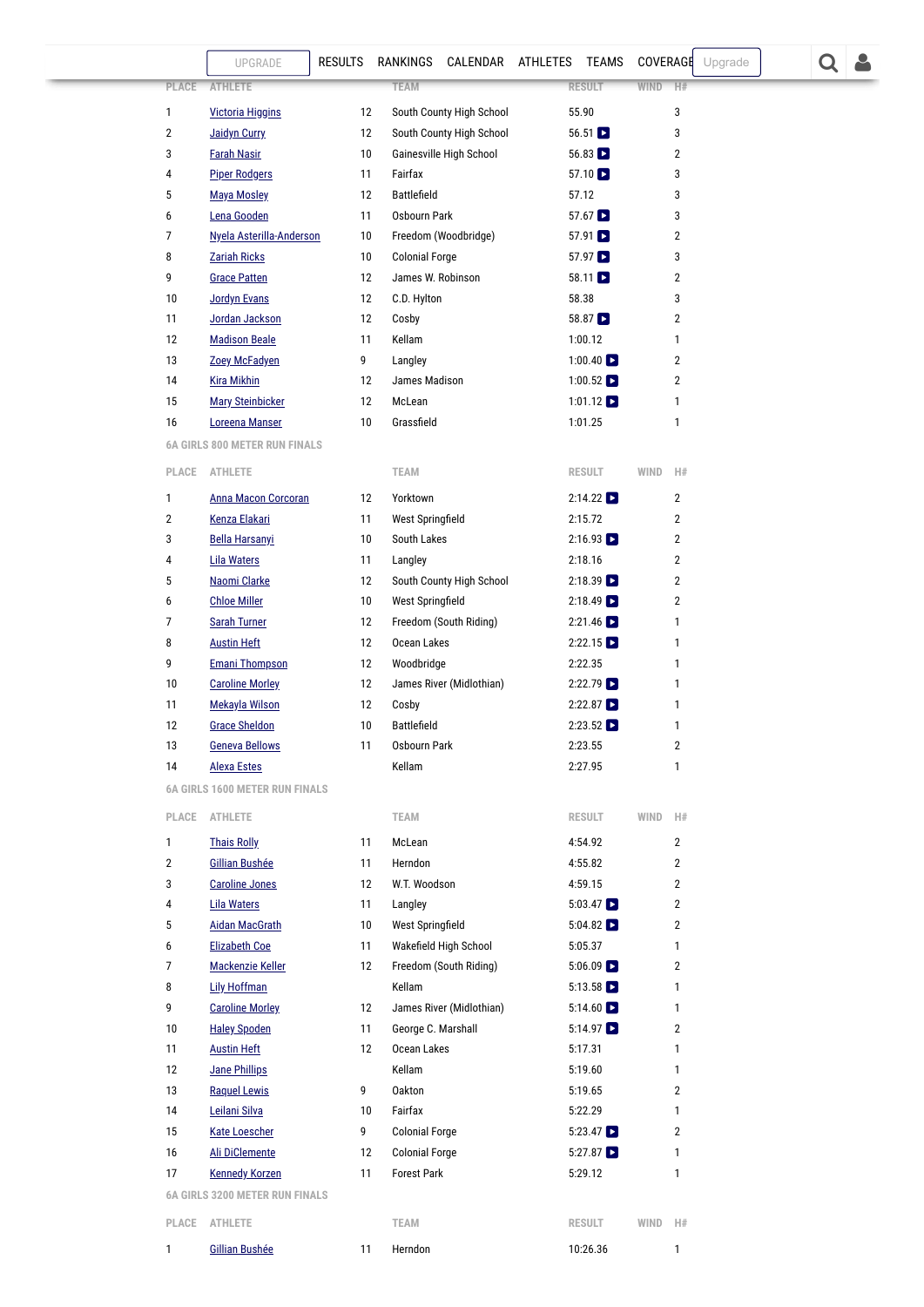<span id="page-10-0"></span>

|                     | <b>RESULTS</b><br>UPGRADE                      |          | RANKINGS<br>CALENDAR ATHLETES TEAMS           |                                         | COVERAGE    | Upgrade           |  |
|---------------------|------------------------------------------------|----------|-----------------------------------------------|-----------------------------------------|-------------|-------------------|--|
| PLACE               | <b>ATHLETE</b>                                 |          | <b>TEAM</b>                                   | <b>RESULT</b>                           | <b>WIND</b> | H#                |  |
|                     |                                                |          |                                               |                                         |             |                   |  |
| $\overline{2}$<br>3 | <b>Thais Rolly</b><br><b>Raquel Lewis</b>      | 11<br>9  | McLean<br><b>Oakton</b>                       | 10:30.65<br>$11:07.94$ $\triangleright$ |             | 1<br>1            |  |
| 4                   | <b>Hannah Weber</b>                            | 11       | <b>Battlefield</b>                            | $11:17.27$ $\triangleright$             |             | 1                 |  |
| 5                   | <b>Maggie Reed</b>                             | 12       | Ocean Lakes                                   | 11:19.61 $\triangleright$               |             | 1                 |  |
| 6                   | <b>Haley Heironimus</b>                        | 10       | Falls Church                                  | 11:21.61                                |             | 1                 |  |
| 7                   | <b>Leah Durkee</b>                             | 9        | McLean                                        | 11:23.39                                |             | 1                 |  |
| 8                   | <b>Hazel Calway</b>                            | 9        | Langley                                       | 11:29.20                                |             | $\mathbf{1}$      |  |
| 9                   | <b>Madeleine Spaner</b>                        | 9        | Langley                                       | 11:29.56                                |             | 1                 |  |
| 10                  | <b>Sarah Cestare</b>                           | 11       | Hayfield Secondary School                     | 11:33.89                                |             | 1                 |  |
| 11                  | <b>Caroline Tribett</b>                        | 9        | Gainesville High School                       | 11:35.35 $\Box$                         |             | 1                 |  |
| 12                  | <b>Ali DiClemente</b>                          | 12       | <b>Colonial Forge</b>                         | 11:44.84                                |             | 1                 |  |
| 13                  | <b>Addie Shorter</b>                           | 12       | <b>Franklin County</b>                        | 11:51.42 $\Box$                         |             | 1                 |  |
| 14                  | <b>Sarah Hymans</b>                            | 9        | W.T. Woodson                                  | 12:00.71                                |             | 1                 |  |
| 15                  | <b>Ryan Smith</b>                              | 12       | Ocean Lakes                                   | 12:25.56                                |             | 1                 |  |
| 16                  | <b>Lindsay Meadows</b>                         | 9        | Ocean Lakes                                   | 12:31.96                                |             | 1                 |  |
|                     | <b>6A GIRLS 100 METER HURDLES FINALS</b>       |          |                                               |                                         |             |                   |  |
| PLACE               | <b>ATHLETE</b>                                 |          | <b>TEAM</b>                                   | <b>RESULT</b>                           | WIND        | H#                |  |
|                     |                                                |          |                                               |                                         |             |                   |  |
| 1                   | Nadia Jacobs                                   | 11       | Oscar Smith High School                       | 14.06                                   | 1.3         | $\overline{2}$    |  |
| $\overline{2}$      | Jada Hatcher                                   | 10       | Freedom (Woodbridge)                          | $14.46$ $\Box$                          | 1.3         | $\overline{2}$    |  |
| 3                   | <b>LLyric Driscoll</b>                         | 11       | Western Branch High School                    | 14.80                                   | 1.3         | $\overline{2}$    |  |
| 4                   | Joy Taiwo                                      | 11       | <b>Battlefield</b>                            | 14.99                                   | 1.2         | 1                 |  |
| 5                   | <b>Ava Rice</b>                                | 9        | <b>Battlefield</b>                            | 15.06                                   | 1.3         | 2                 |  |
| 6                   | <b>Shayla Brown</b>                            | 12       | Oscar Smith High School                       | 15.31                                   | 1.2         | 1                 |  |
| 7                   | Devyn Parham                                   | 10       | <b>Thomas Dale</b>                            | 15.35                                   | 1.3         | 2                 |  |
| 8<br>9              | Jada Starks<br><b>Scarlett Eversley</b>        | 11<br>12 | Oscar Smith High School<br><b>Forest Park</b> | 15.65<br>$16.01$ $\blacksquare$         | 1.2<br>1.2  | 1<br>$\mathbf{1}$ |  |
|                     | <b>6A GIRLS 100 METER HURDLES PRELIMS</b>      |          |                                               |                                         |             |                   |  |
|                     |                                                |          |                                               |                                         |             |                   |  |
| PLACE               | ATHLETE                                        |          | <b>TEAM</b>                                   | <b>RESULT</b>                           | WIND        | H#                |  |
| 1                   | Nadia Jacobs                                   | 11       | Oscar Smith High School                       | 14.27                                   | 2.1         | 3                 |  |
| 2                   | Devyn Parham                                   | 10       | Thomas Dale                                   | $14.36$ $\Box$                          | 1.5         | 2                 |  |
| 3                   | <b>LLyric Driscoll</b>                         | 11       | Western Branch High School                    | 14.75                                   | 1.5         | 2                 |  |
| 4                   | Jada Hatcher                                   | 10       | Freedom (Woodbridge)                          | 14.76 $\Box$                            | $1.6\,$     | 1                 |  |
| 5                   | <b>Ava Rice</b>                                | 9        | Battlefield                                   | 14.92                                   | 2.1         | 3                 |  |
| 6                   | <b>Shayla Brown</b>                            | 12       | Oscar Smith High School                       | $15.25$ $\Box$                          | 1.5         | 2                 |  |
| 7                   | <b>Joy Taiwo</b>                               | 11       | <b>Battlefield</b>                            | $15.26$ $\blacksquare$                  | 1.6         | 1                 |  |
| 8                   | Jada Starks                                    | 11       | Oscar Smith High School                       | $15.37$ $\Box$                          | 1.5         | 2                 |  |
| 9                   | <b>Scarlett Eversley</b>                       | 12       | <b>Forest Park</b>                            | $15.52$ $\Box$                          | 1.6         | 1                 |  |
| 10                  | Rebecca Carr                                   | 11       | West Springfield                              | $15.89$ $\Box$                          | 1.6         | 1                 |  |
| 11<br>12            | <b>Bailey Walker</b><br><b>Vashaun Broadus</b> | 10<br>9  | Westfield<br>Potomac Senior High School       | 15.94<br>16.00                          | 2.1<br>1.6  | 3                 |  |
| 13                  | <b>Megan Luczko</b>                            |          | South Lakes                                   | $16.26$ $\blacksquare$                  |             | 1<br>2            |  |
| 14                  | Elizabeth Schwenzer                            | 12<br>12 | W.T. Woodson                                  | 16.58                                   | 1.5<br>1.5  | 2                 |  |
| 15                  | <b>Michala Daniels</b>                         | 12       | Lake Braddock                                 | $16.82$ $\blacksquare$                  | 2.1         | 3                 |  |
| 16                  | <b>Jaslyne Robinson</b>                        | 12       | Manchester High School                        | 16.90                                   | 2.1         | 3                 |  |
|                     | <b>6A GIRLS 300 METER HURDLES FINALS</b>       |          |                                               |                                         |             |                   |  |
| PLACE               | ATHLETE                                        |          | <b>TEAM</b>                                   | <b>RESULT</b>                           | WIND        | H#                |  |
| 1                   | <b>Shayla Brown</b>                            | 12       | Oscar Smith High School                       | 44.25                                   |             | 3                 |  |
| 2                   | Jada Hatcher                                   | 10       | Freedom (Woodbridge)                          | 45.40                                   |             | 3                 |  |
| 3                   | <b>Viana Coles</b>                             | 12       | John Champe High School                       | 45.67                                   |             | 3                 |  |
| 4                   | <b>Jaslyne Robinson</b>                        | 12       | Manchester High School                        | 46.57                                   |             | $\overline{2}$    |  |
| 5                   | Devyn Parham                                   | 10       | <b>Thomas Dale</b>                            | 46.66                                   |             | 3                 |  |
| 6                   | Viktorie Klepetkova                            | 11       | Yorktown                                      | 46.67                                   |             | 2                 |  |

<span id="page-10-1"></span>[Kacey Kelly](https://www.milesplit.com/athletes/8876891-kacey-kelly) 12 [Osbourn Park](https://va.milesplit.com/teams/423-osbourn-park) 46.92 3 [Salma Fizaoui](https://www.milesplit.com/athletes/9363415-salma-fizaoui) 11 Westfield 47.37 2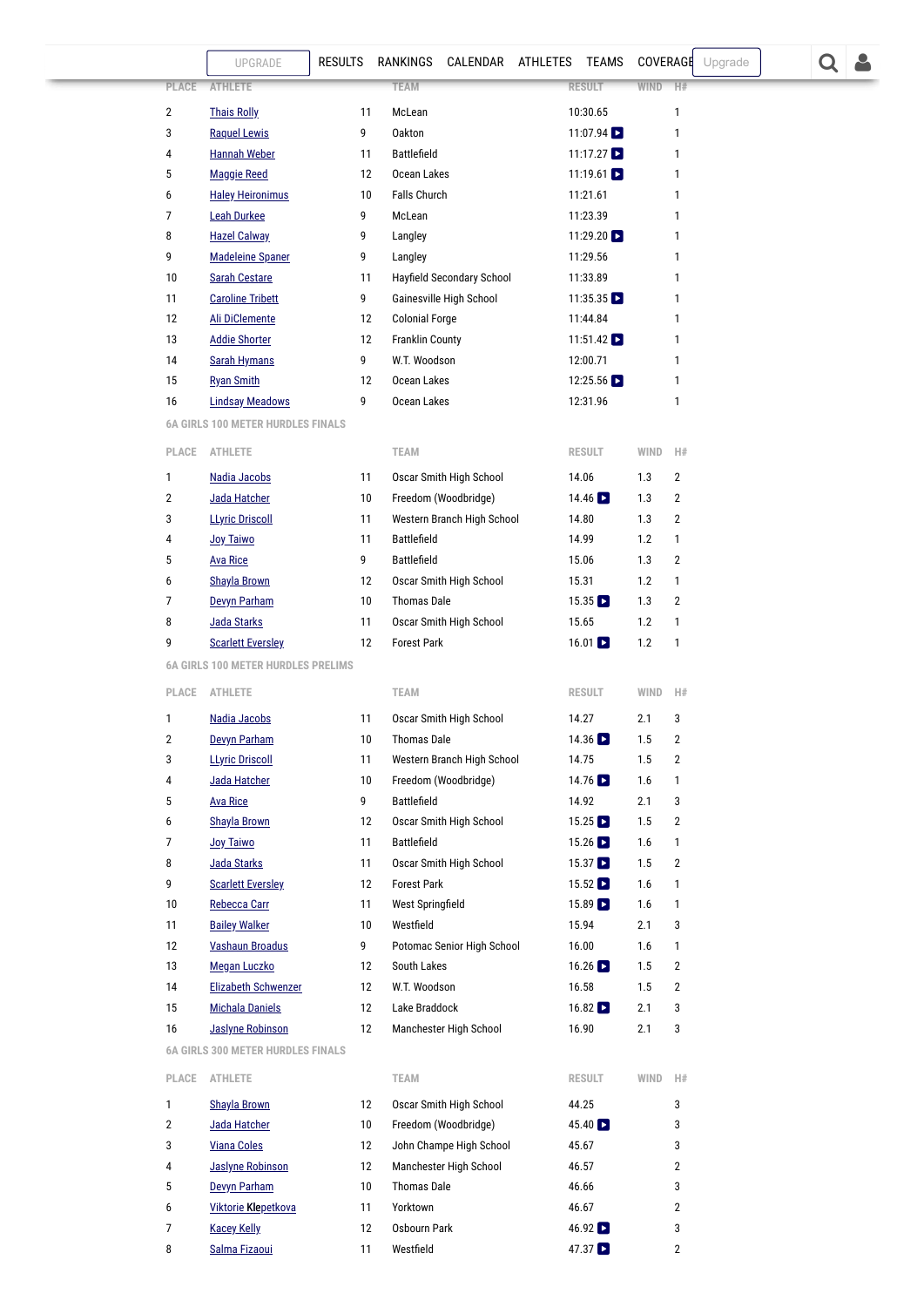<span id="page-11-2"></span><span id="page-11-1"></span><span id="page-11-0"></span>

|                | UPGRADE                                  | <b>RESULTS</b> | RANKINGS           | CALENDAR ATHLETES |                         | TEAMS         | COVERAGE       | Upgrade |  |  |  |
|----------------|------------------------------------------|----------------|--------------------|-------------------|-------------------------|---------------|----------------|---------|--|--|--|
| PLACE          | <b>ATHLETE</b>                           |                | <b>TEAM</b>        |                   |                         | <b>RESULT</b> | WIND<br>H#     |         |  |  |  |
| 9              | <b>Jessica McCormick</b>                 | 12             | Falls Church       |                   |                         | 47.75         | 1              |         |  |  |  |
| 10             | Megan Luczko                             | 12             | South Lakes        |                   |                         | 47.76         | $\overline{2}$ |         |  |  |  |
| 11             | Abba Kodiaga                             | 12             | <b>Oakton</b>      |                   |                         | 47.96         | $\overline{2}$ |         |  |  |  |
| 12             | <b>Madeline Cole</b>                     | 10             | Lake Braddock      |                   |                         | 48.41         | 1              |         |  |  |  |
| 13             | <b>Gabriella Price</b>                   | 12             | James W. Robinson  |                   |                         | 49.11         | 1              |         |  |  |  |
| 14             | <b>Madyson Kannon</b>                    | 12             | Battlefield        |                   |                         | 53.80 $\Box$  | 3              |         |  |  |  |
|                | <b>6A GIRLS 4X100 METER RELAY FINALS</b> |                |                    |                   |                         |               |                |         |  |  |  |
| PLACE          | <b>TEAM</b>                              |                | <b>RESULT</b>      |                   | H#                      |               |                |         |  |  |  |
| 1              | Oscar Smith High School                  |                | 46.63              |                   | 3                       |               |                |         |  |  |  |
| $\overline{2}$ | South County High School                 |                | 47.38              |                   | 3                       |               |                |         |  |  |  |
| 3              | <b>Colonial Forge</b>                    |                | 48.10              |                   | 3                       |               |                |         |  |  |  |
| 4              | Battlefield                              |                | 48.44              |                   | 3                       |               |                |         |  |  |  |
| 5              | Kellam                                   |                | 48.45              |                   | 3                       |               |                |         |  |  |  |
| 6              | Hayfield Secondary School                |                | 48.86              |                   | 3                       |               |                |         |  |  |  |
| 7              | Colgan High School                       |                | 48.89              |                   | $\overline{2}$          |               |                |         |  |  |  |
| 8              | <b>Thomas Dale</b>                       |                | 48.98              |                   | 3                       |               |                |         |  |  |  |
| 9              | Woodbridge                               |                | 49.68              |                   | $\overline{2}$          |               |                |         |  |  |  |
| 10             | West Springfield                         |                | 49.69              |                   | $\overline{2}$          |               |                |         |  |  |  |
| 11             | Western Branch High School               |                | 49.69              |                   | $\overline{2}$          |               |                |         |  |  |  |
| 12<br>13       | Grassfield<br>South Lakes                |                | 49.70<br>49.75     |                   | $\overline{2}$<br>3     |               |                |         |  |  |  |
| 14             | James W. Robinson                        |                | 50.00              |                   | $\overline{2}$          |               |                |         |  |  |  |
| 15             | McLean                                   |                | 50.25              |                   | $\overline{2}$          |               |                |         |  |  |  |
| 16             | Oakton                                   |                | 50.87              |                   | $\mathbf{1}$            |               |                |         |  |  |  |
| 17             | Patriot High School                      |                | 51.14              |                   | $\mathbf{1}$            |               |                |         |  |  |  |
| 18             | Osbourn Park                             |                | 51.44              |                   | 1                       |               |                |         |  |  |  |
| 19             | George C. Marshall                       |                | 52.30              |                   | $\overline{2}$          |               |                |         |  |  |  |
|                | <b>6A GIRLS 4X400 METER RELAY FINALS</b> |                |                    |                   |                         |               |                |         |  |  |  |
| PLACE          | <b>TEAM</b>                              |                | <b>RESULT</b>      |                   | H#                      |               |                |         |  |  |  |
| 1              | South County High School                 |                | 3:56.88            |                   | 3                       |               |                |         |  |  |  |
| $\overline{2}$ | James W. Robinson                        |                | 3:58.49            |                   | 3                       |               |                |         |  |  |  |
| 3              | West Springfield                         |                | 3:59.28            |                   | 3                       |               |                |         |  |  |  |
| 4              | Battlefield                              |                | 3:59.29            |                   | 3                       |               |                |         |  |  |  |
| 5              | Freedom (Woodbridge)                     |                | 4:02.41            |                   | 3                       |               |                |         |  |  |  |
| 6              | Yorktown                                 |                | 4:03.02            |                   | 3                       |               |                |         |  |  |  |
| 7              | Kellam                                   |                | 4:03.28            |                   | $\overline{2}$          |               |                |         |  |  |  |
| 8              | Cosby                                    |                | 4:03.77            |                   | $\overline{2}$          |               |                |         |  |  |  |
| 9              | Colgan High School                       |                | 4:04.53            |                   | $\overline{2}$          |               |                |         |  |  |  |
| 10             | Osbourn Park                             |                | 4:07.51            |                   | 3                       |               |                |         |  |  |  |
| 11             | Chantilly                                |                | 4:08.13            |                   | $\overline{2}$          |               |                |         |  |  |  |
| 12<br>13       | McLean<br>South Lakes                    |                | 4:09.16<br>4:09.33 |                   | $\overline{2}$<br>3     |               |                |         |  |  |  |
| 14             | <b>Colonial Forge</b>                    |                | 4:11.04            |                   | $\overline{2}$          |               |                |         |  |  |  |
| 15             | Hayfield Secondary School                |                | 4:12.54            |                   | 1                       |               |                |         |  |  |  |
| 16             | Manchester High School                   |                | 4:19.05            |                   | 1                       |               |                |         |  |  |  |
| 17             | George C. Marshall                       |                | 4:19.36            |                   | $\overline{2}$          |               |                |         |  |  |  |
|                | <b>6A GIRLS 4X800 METER RELAY FINALS</b> |                |                    |                   |                         |               |                |         |  |  |  |
| PLACE          | <b>TEAM</b>                              |                | <b>RESULT</b>      |                   | H#                      |               |                |         |  |  |  |
| 1              | West Springfield                         |                | 9:16.16            |                   | $\overline{2}$          |               |                |         |  |  |  |
| 2              | Yorktown                                 |                | 9:18.75            |                   | $\overline{2}$          |               |                |         |  |  |  |
| 3              | Freedom (South Riding)                   |                | 9:31.61            |                   | $\overline{2}$          |               |                |         |  |  |  |
| 4              | South Lakes                              |                | 9:33.90            |                   | $\overline{2}$          |               |                |         |  |  |  |
| 5              | South County High School                 |                | 9:38.83            |                   | $\overline{\mathbf{c}}$ |               |                |         |  |  |  |
| 6              | Ocean Lakes                              |                |                    |                   | 1                       |               |                |         |  |  |  |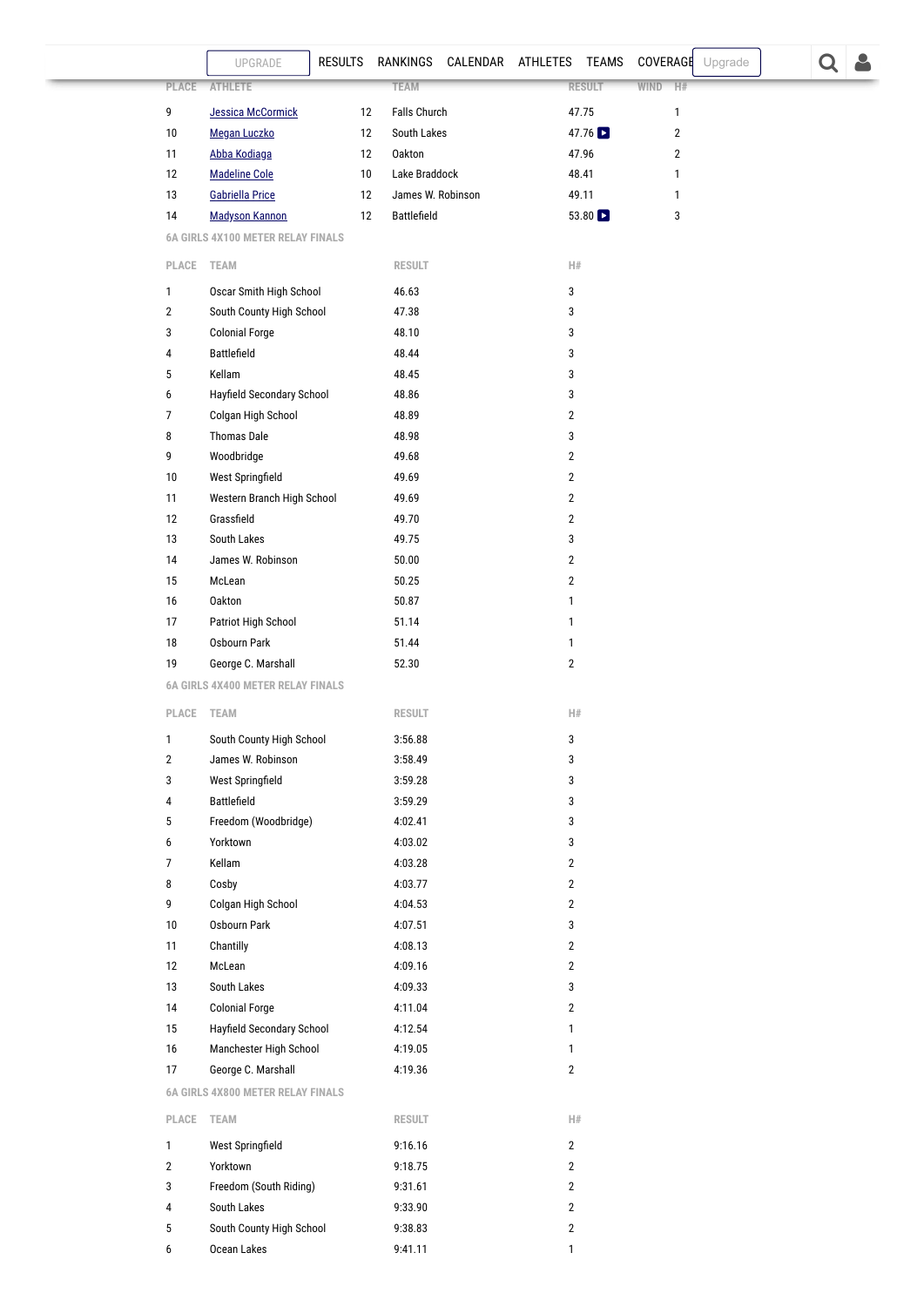<span id="page-12-0"></span>

|                | UPGRADE                                         | <b>RESULTS</b> | RANKINGS                          | CALENDAR ATHLETES TEAMS     |                |                        | COVERAGE |                                  | Upgrade |                                   |                     |
|----------------|-------------------------------------------------|----------------|-----------------------------------|-----------------------------|----------------|------------------------|----------|----------------------------------|---------|-----------------------------------|---------------------|
| PLACE          | <b>ATHLETE</b>                                  |                | <b>TEAM</b>                       |                             |                | <b>RESULT</b>          | WIND     | H#                               |         |                                   |                     |
| $\overline{7}$ | McLean                                          |                | 9:41.32                           |                             | $\overline{2}$ |                        |          |                                  |         |                                   |                     |
| 8              | <b>Battlefield</b>                              |                | 9:43.43                           |                             | $\overline{2}$ |                        |          |                                  |         |                                   |                     |
| 9              | W.T. Woodson                                    |                | 9:45.78                           |                             | 2              |                        |          |                                  |         |                                   |                     |
| 10             | Langley                                         |                | 9:49.30                           |                             | 2              |                        |          |                                  |         |                                   |                     |
| 11             | Kellam                                          |                | 9:49.32                           |                             | 1              |                        |          |                                  |         |                                   |                     |
| 12             | Herndon                                         |                | 9:54.21                           |                             | 1              |                        |          |                                  |         |                                   |                     |
| 13             | <b>Oakton</b>                                   |                | 9:58.50                           |                             | $\overline{2}$ |                        |          |                                  |         |                                   |                     |
| 14             | Woodbridge                                      |                | 10:05.41                          |                             | 1              |                        |          |                                  |         |                                   |                     |
| 15             | James W. Robinson                               |                | 10:08.08                          |                             | 1              |                        |          |                                  |         |                                   |                     |
| 16             | <b>Colonial Forge</b>                           |                | 10:10.87                          |                             | 1              |                        |          |                                  |         |                                   |                     |
| 17             | Grassfield                                      |                | 10:11.51                          |                             | 1              |                        |          |                                  |         |                                   |                     |
| 18             | Manchester High School                          |                | 10:14.79                          |                             | 1              |                        |          |                                  |         |                                   |                     |
| 19             | Centreville                                     |                | 10:24.30                          |                             | 1              |                        |          |                                  |         |                                   |                     |
|                | <b>6A GIRLS HIGH JUMP FINALS</b>                |                |                                   |                             |                |                        |          |                                  |         |                                   |                     |
| PLACE          | <b>ATHLETE</b>                                  |                | <b>TEAM</b>                       |                             |                | <b>RESULT</b>          | WIND     | H#                               |         |                                   |                     |
| 1              | <b>Viktorie Klepetkova</b>                      | 11             | Yorktown                          |                             |                | 5-11.00                |          | 1                                |         |                                   |                     |
| $\overline{2}$ | Johanna Stuard                                  | 10             | Westfield                         |                             |                | 5-06.00                |          | 1                                |         |                                   |                     |
| 3              | <b>Katriel Amoyaw</b>                           | 11             |                                   | John Champe High School     |                | 5-06.00                |          | 1                                |         |                                   | <b>MileSplit P.</b> |
| 4              | <b>Rae Hicok</b>                                | 11             | James W. Robinson                 |                             |                | 5-04.00                |          | 1                                |         |                                   |                     |
| 5              | <b>Niyah Claytor</b>                            | 12             | C.D. Hylton                       |                             |                | 5-02.00                |          | 1                                |         | To get the full depth of our      | become PR(          |
| 6              | M'Kayla Murdaugh                                | 12             | Patriot High School               |                             |                | 5-02.00                |          | 1                                |         |                                   |                     |
| 7              | <b>Morgan Fraser</b>                            | 11             |                                   | Alexandria City High School |                | 5-00.00                |          | 1                                |         |                                   |                     |
| 8              | Jordann Germain                                 | 10             | C.D. Hylton                       |                             |                | 5-00.00                |          | 1                                |         |                                   | <b>JOIN NOI</b>     |
| 9              | <b>LLyric Driscoll</b>                          | 11             |                                   | Western Branch High School  |                | $5 - 00.00$            |          | 1                                |         |                                   |                     |
| 10             | <b>Kenedy Shields</b>                           | 10             |                                   | Wakefield High School       |                | $5 - 00.00$            |          | 1                                |         |                                   |                     |
| 11             | <b>Briana Reveron</b>                           | 12             | South Lakes                       |                             |                | $5 - 00.00$            |          | 1                                |         | <b>FILTER BY EVENTS</b>           |                     |
| 12             | Marie-Odette de Marcellus                       | 10             | McLean                            |                             |                | $5 - 00.00$            |          | 1                                |         |                                   |                     |
| 13             | Foladayo Akinbi                                 | 10             | Osbourn Park                      |                             |                | $5 - 00.00$            |          | 1                                |         | 6A Boys 100 Meter Dash Finals     |                     |
| 14             | Devyn Parham                                    | 10             | <b>Thomas Dale</b>                |                             |                | $5 - 00.00$            |          | 1                                |         | 6A Boys 100 Meter Dash Prelims    |                     |
| 15             | <b>Ashley Eley</b>                              | 11             | James Madison                     |                             |                | $5 - 00.00$            |          | 1                                |         | 6A Boys 200 Meter Dash Finals     |                     |
| 16             | <b>Emma Ford</b>                                | 12             | George C. Marshall                |                             |                | $5 - 00.00$            |          | 1                                |         | 6A Boys 200 Meter Dash Prelims    |                     |
| 17<br>18       | <b>Kylie Dougherty</b><br><b>Madison Beale</b>  | 12<br>11       | Chantilly<br>Kellam               |                             |                | $5 - 00.00$<br>5-00.00 |          | 1                                |         | 6A Boys 400 Meter Dash Finals     |                     |
|                | <b>6A GIRLS LONG JUMP FINALS</b>                |                |                                   |                             |                |                        |          |                                  |         |                                   |                     |
|                |                                                 |                |                                   |                             |                |                        |          |                                  |         | 6A Boys 800 Meter Run Finals      |                     |
| PLACE          | ATHLETE                                         |                | <b>TEAM</b>                       |                             |                | <b>RESULT</b>          | WIND     | H#                               |         | 6A Boys 1600 Meter Run Finals     |                     |
| 1              | Lena Gooden                                     | 11             | Osbourn Park                      |                             |                | 18-09.25               |          | 2                                |         | 6A Boys 3200 Meter Run Finals     |                     |
| $\overline{2}$ | <b>Julia Dial</b>                               | 11             | <b>Thomas Edison</b>              |                             |                | 18-04.50               | $+0.0$   | 1                                |         | 6A Boys 110 Meter Hurdles Finals  |                     |
| 3              | <b>Lilly Ver Beek</b>                           | 9              |                                   | James River (Midlothian)    |                | 18-03.50               |          | 2                                |         | 6A Boys 110 Meter Hurdles Prelim: |                     |
| 4              | <b>LLyric Driscoll</b>                          | 11             |                                   | Western Branch High School  |                | 17-09.75               |          | 2                                |         | 6A Boys 300 Meter Hurdles Finals  |                     |
| 5              | <b>Mia Suero</b>                                | 11             | Kellam                            |                             |                | 17-09.00               | $+0.0$   | $\mathbf{1}$                     |         |                                   |                     |
| 6              | <b>Shantell McAfee</b>                          | 12             | <b>Thomas Dale</b>                |                             |                | 17-09.00               |          | $\overline{2}$                   |         | 6A Boys 4x100 Meter Relay Finals  |                     |
| 7              | <b>Madison McConico</b>                         | 12             | <b>Thomas Dale</b>                |                             |                | 17-04.75               | $+0.0$   | $\mathbf{1}$                     |         | 6A Boys 4x400 Meter Relay Finals  |                     |
| 8              | <b>Bailey Walker</b>                            | 10             | Westfield                         |                             |                | 17-03.75               |          | 2                                |         | 6A Boys 4x800 Meter Relay Finals  |                     |
| 9              | <b>Kadynce Taylor</b>                           | 10             | Colgan High School                |                             |                | 17-03.50               |          | 2                                |         | 6A Boys High Jump Finals          |                     |
| 10             | <b>Kira Mikhin</b>                              | 12             | James Madison                     |                             |                | 17-02.25               |          | $\overline{2}$                   |         | 6A Boys Long Jump Finals          |                     |
| 11<br>12       | <b>Kalyncia Taylor</b><br><b>Briana Reveron</b> | 10<br>12       | Colgan High School<br>South Lakes |                             |                | 16-11.75<br>16-11.00   |          | $\overline{2}$<br>$\overline{2}$ |         | 6A Boys Triple Jump Finals        |                     |
| 13             | Jada Hatcher                                    | 10             |                                   | Freedom (Woodbridge)        |                | 16-11.00               | 2.2      | 1                                |         |                                   |                     |
| 14             | <b>Kaedance Hamilton</b>                        | 11             | Westfield                         |                             |                | 16-09.00               | $+0.0$   | 1                                |         | 6A Boys Pole Vault Finals         |                     |
| 15             | <b>Danielle Darfour</b>                         | 11             | Osbourn Park                      |                             |                | 16-09.00               | 0.7      | 1                                |         | 6A Boys Discus Finals             |                     |
| 16             | Genesis Jackson                                 | 12             |                                   | South County High School    |                | 16-09.00               | $+0.0$   | $\mathbf{1}$                     |         | 6A Boys Shot Put Finals           |                     |
| 17             | <b>Amaris Young-Diggs</b>                       | 12             |                                   | John Champe High School     |                | 16-05.75               | 0.3      | 1                                |         | 6A Girls 100 Meter Dash Finals    |                     |
| 18             | <b>Michala Daniels</b>                          | 12             | Lake Braddock                     |                             |                | 16-02.50               | 0.4      | 1                                |         | 6A Girls 100 Meter Dash Prelims   |                     |
| 19             | <b>Adora Mbuko</b>                              | 10             | <b>Unity Reed</b>                 |                             |                | 16-02.00               | 2.9      | 1                                |         | 6A Girls 200 Meter Dash Finals    |                     |
|                |                                                 |                |                                   |                             |                |                        |          |                                  |         |                                   |                     |

<span id="page-12-1"></span>[6A Girls 200 Meter Dash Prelims](#page-8-0)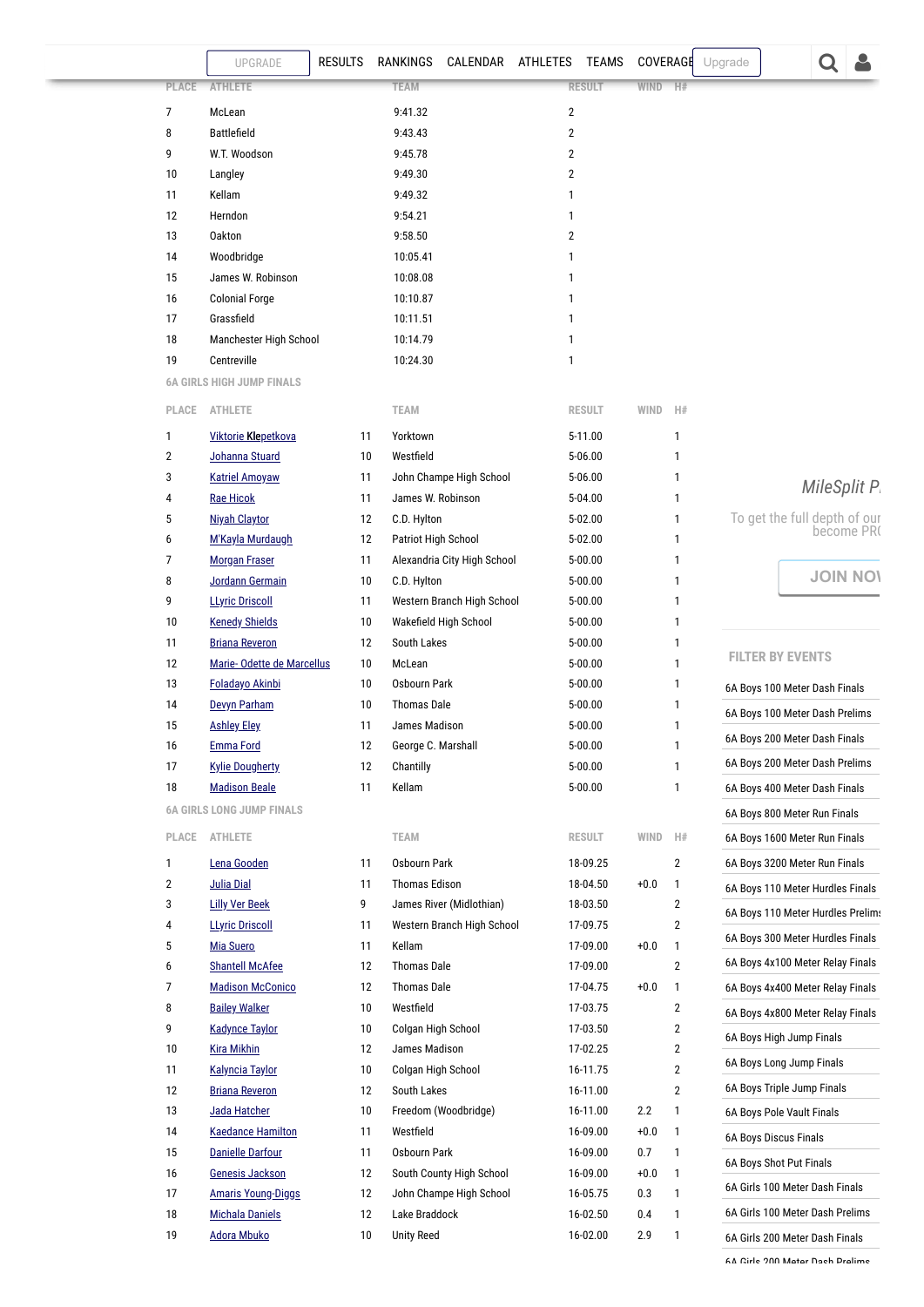## **6OYS**

[6A Girls 200 Meter Dash Prelims](#page-8-0)

<span id="page-13-4"></span><span id="page-13-3"></span><span id="page-13-2"></span><span id="page-13-1"></span><span id="page-13-0"></span>

|              | UPGRADE                                       | <b>RESULTS</b> | RANKINGS              | CALENDAR                                                 | ATHLETES | <b>TEAMS</b>           | <b>COVERAGE</b> |                                | Upgrade                     |                                    |  |  |  |  |
|--------------|-----------------------------------------------|----------------|-----------------------|----------------------------------------------------------|----------|------------------------|-----------------|--------------------------------|-----------------------------|------------------------------------|--|--|--|--|
| <b>PLACE</b> | <b>ATHLETE</b>                                |                | <b>TEAM</b>           |                                                          |          | <b>RESULT</b>          | <b>WIND</b>     | H#                             |                             | 6A Girls 800 Meter Run Finals      |  |  |  |  |
|              | <b>6A GIRLS TRIPLE JUMP FINALS</b>            |                |                       |                                                          |          |                        |                 |                                |                             | 6A Girls 1600 Meter Run Finals     |  |  |  |  |
| PLACE        | <b>ATHLETE</b>                                |                | <b>TEAM</b>           |                                                          |          | <b>RESULT</b>          | <b>WIND</b>     | H#                             |                             | 6A Girls 3200 Meter Run Finals     |  |  |  |  |
| 1            | <b>Madison McConico</b>                       | 12             | <b>Thomas Dale</b>    |                                                          |          | 40-03.00               | 0.9             | $\overline{2}$                 |                             | 6A Girls 100 Meter Hurdles Finals  |  |  |  |  |
| 2            | <b>LLyric Driscoll</b>                        | 11             |                       | Western Branch High School                               |          | 38-11.00               | 0.3             | 2                              |                             | 6A Girls 100 Meter Hurdles Prelims |  |  |  |  |
| 3            | Devyn Parham                                  | 10             | <b>Thomas Dale</b>    |                                                          |          | 38-10.50               | 1.8             | $\overline{2}$                 |                             | 6A Girls 300 Meter Hurdles Finals  |  |  |  |  |
| 4            | <b>Julia Dial</b>                             | 11             | <b>Thomas Edison</b>  |                                                          |          | 38-05.00               | $+0.0$          | $\overline{2}$                 |                             |                                    |  |  |  |  |
| 5            | Genesis Jackson                               | 12             |                       | South County High School                                 |          | 38-05.00               | $+0.0$          | $\overline{2}$                 |                             | 6A Girls 4x100 Meter Relay Finals  |  |  |  |  |
| 6            | <b>Kacey Kelly</b>                            | 12             | Osbourn Park          |                                                          |          | 38-03.50               | 1.7             | 2                              |                             | 6A Girls 4x400 Meter Relay Finals  |  |  |  |  |
| 7            | <b>Viktorie Klepetkova</b>                    | 11             | Yorktown              |                                                          |          | 37-10.00               | $+0.0$          | 2                              |                             | 6A Girls 4x800 Meter Relay Finals  |  |  |  |  |
| 8<br>9       | <b>Briana Reveron</b>                         | 12<br>9        | South Lakes           | James River (Midlothian)                                 |          | 37-07.00<br>37-06.50   | 1.6<br>0.2      | $\overline{2}$<br>$\mathbf{1}$ |                             | 6A Girls High Jump Finals          |  |  |  |  |
| 10           | <b>Lilly Ver Beek</b><br>Alisha Jackson       | 10             |                       | Alexandria City High School                              |          | 37-01.00               | 1.1             | $\mathbf{1}$                   |                             | 6A Girls Long Jump Finals          |  |  |  |  |
| 11           | <b>A'Jahnae Estwick</b>                       | 10             | Colgan High School    |                                                          |          | 37-00.25               | 1.7             | $\mathbf{1}$                   | 6A Girls Triple Jump Finals |                                    |  |  |  |  |
| 12           | <b>Kaedance Hamilton</b>                      | 11             | Westfield             |                                                          |          | 36-06.25<br>2.1        |                 |                                | 6A Girls Pole Vault Finals  |                                    |  |  |  |  |
| 13           | <b>Faith Wood</b>                             | 12             | <b>Thomas Dale</b>    |                                                          |          | 36-06.00               | 0.1             | 1                              |                             | 6A Girls Discus Finals             |  |  |  |  |
| 14           | <b>Kira Mikhin</b>                            | 12             | James Madison         |                                                          |          | 36-05.00               | 0.9             | $\mathbf{1}$                   |                             | 6A Girls Shot Put Finals           |  |  |  |  |
| 15           | <b>Michala Daniels</b>                        | 12             | Lake Braddock         |                                                          |          | 35-07.00               | 0.4             | $\mathbf{1}$                   |                             |                                    |  |  |  |  |
| 16           | Laila Thomas                                  | 9              | Woodbridge            |                                                          |          | 35-06.00               | 2.3             | $\mathbf{1}$                   |                             | <b>FILTER BY TEAMS</b>             |  |  |  |  |
| 17           | <b>Scarlett Eversley</b>                      | 12             | <b>Forest Park</b>    |                                                          |          | 34-06.25               | 2.0             | $\mathbf{1}$                   |                             | South County High School           |  |  |  |  |
|              | <b>6A GIRLS POLE VAULT FINALS</b>             |                |                       |                                                          |          |                        |                 |                                |                             | Hayfield Secondary School          |  |  |  |  |
| PLACE        | <b>ATHLETE</b>                                |                | <b>TEAM</b>           |                                                          |          | <b>RESULT</b>          | <b>WIND</b>     | H#                             |                             | Oscar Smith High School            |  |  |  |  |
| 1            | <b>Brooke Gunter</b>                          | 11             | Ocean Lakes           |                                                          |          | 10-09.00               |                 | 1                              |                             |                                    |  |  |  |  |
| 2            | <b>Viviana Rodriguez</b>                      | 10             | Osbourn Park          |                                                          |          | 10-03.00               |                 | $\mathbf{1}$                   |                             | Alexandria City High School        |  |  |  |  |
| 3            | <b>Malia Heupel</b>                           | 11             | James W. Robinson     |                                                          |          | 10-03.00               |                 | $\mathbf{1}$                   |                             | Landstown High School              |  |  |  |  |
| 4            | <b>Danielle Bailey</b>                        | 12             | Patriot High School   |                                                          |          | 10-03.00               |                 | $\mathbf{1}$                   |                             | Freedom (Woodbridge)               |  |  |  |  |
| 5            | <b>Ariana Grant</b>                           | 12             | Patriot High School   |                                                          |          | 10-03.00               |                 | $\mathbf{1}$                   | Yorktown                    |                                    |  |  |  |  |
| 6<br>7       | <b>Taityn Speier</b><br><b>Madeline Crowe</b> | 10<br>11       | W.T. Woodson          | Alexandria City High School                              |          | 9-09.00<br>9-09.00     |                 | 1<br>1                         | Fairfax                     |                                    |  |  |  |  |
| 8            | <b>Baylee Thien</b>                           | 11             | Grassfield            |                                                          |          | 9-09.00                |                 | $\mathbf{1}$                   |                             | <b>Thomas Edison</b>               |  |  |  |  |
| 9            | <b>Alexis McCue</b>                           |                | Kellam                |                                                          |          | 9-09.00                |                 | $\mathbf{1}$                   | Kellam                      |                                    |  |  |  |  |
| 10           | Nina Tauriac                                  | 11             | <b>Colonial Forge</b> |                                                          |          | 9-09.00                |                 | 1                              | Woodbridge                  |                                    |  |  |  |  |
| 11           | <b>Hannah Petersen</b>                        | 11             | James Madison         |                                                          |          | $9 - 03.00$            |                 | 1                              |                             | James W. Robinson                  |  |  |  |  |
| 12           | Jordan Lynott                                 | 12             | <b>Battlefield</b>    |                                                          |          | $9 - 03.00$            |                 | 1                              |                             |                                    |  |  |  |  |
| 13           | <b>Addie Severtson</b>                        |                | Westfield             |                                                          |          | $9 - 03.00$            |                 | 1                              |                             | James River (Midlothian)           |  |  |  |  |
| 14           | <b>Hosanna Connor</b>                         | 9              |                       | Wakefield High School                                    |          | 9-03.00                |                 | $\mathbf{1}$                   | Centreville                 |                                    |  |  |  |  |
| 15           | <b>Caroline Gallotta</b>                      | 11             | Lake Braddock         |                                                          |          | $9 - 03.00$            |                 | $\mathbf{1}$                   |                             | Colgan High School                 |  |  |  |  |
| 16           | Mackenzie Nicholson                           | 12             | Chantilly             |                                                          |          | 9-03.00                |                 | $\mathbf{1}$                   |                             | Washington-Liberty High School     |  |  |  |  |
|              | <b>6A GIRLS DISCUS FINALS</b>                 |                |                       |                                                          |          |                        |                 |                                | Osbourn Park                |                                    |  |  |  |  |
| PLACE        | <b>ATHLETE</b>                                |                | TEAM                  |                                                          |          | RESULT                 | <b>WIND</b>     | H#                             | C.D. Hylton                 |                                    |  |  |  |  |
| 1            | <b>Morgan Graham</b>                          | 11             | Grassfield            |                                                          |          | 143-02.00              |                 | $\overline{2}$                 |                             | <b>Colonial Forge</b>              |  |  |  |  |
| 2            | <b>Wisdom Williams</b>                        | 12             |                       | Alexandria City High School                              |          | 139-05.00              |                 | $\overline{2}$                 | South Lakes                 |                                    |  |  |  |  |
| 3            | Naomi Woolfolk                                | 11             | C.D. Hylton           |                                                          |          | 135-03.00              |                 | $\overline{2}$                 | McLean                      |                                    |  |  |  |  |
| 4            | <b>LLyric Driscoll</b>                        | 11             |                       | Western Branch High School                               |          | 134-04.00              |                 | $\overline{2}$                 |                             |                                    |  |  |  |  |
| 5            | <b>Shawne-Marinn Murphy</b>                   | 12             |                       | Western Branch High School                               |          | 132-10.00              |                 | $\overline{2}$                 |                             | Gainesville High School            |  |  |  |  |
| 6            | <b>Ashley Fuller</b>                          | 9              |                       | Landstown High School                                    |          | 125-09.00              |                 | $\mathbf{1}$                   | <b>Battlefield</b>          |                                    |  |  |  |  |
| 7            | Olivia Woodham                                | 12             |                       | South County High School                                 |          | 124-00.00              |                 | $\overline{2}$                 | Cosby                       |                                    |  |  |  |  |
| 8<br>9       | <b>Grace Wager</b>                            | 10<br>11       |                       | Western Branch High School<br>Potomac Senior High School |          | 120-01.00<br>115-10.00 |                 | $\mathbf{1}$<br>$\overline{2}$ | Langley                     |                                    |  |  |  |  |
| 10           | <u>Kaena Riley</u><br><b>Halie Murphy</b>     | 12             |                       | Freedom (South Riding)                                   |          | 114-11.00              |                 | $\overline{2}$                 |                             | James Madison                      |  |  |  |  |
| 11           | Daria Parham                                  | 11             | <b>Thomas Dale</b>    |                                                          |          | 112-08.00              |                 | $\mathbf{1}$                   | Grassfield                  |                                    |  |  |  |  |
| 12           | Rebecca Abi-aad                               | 12             | <b>Thomas Edison</b>  |                                                          |          | 110-08.00              |                 | $\mathbf{1}$                   |                             | West Springfield                   |  |  |  |  |
| 13           | Ana Toumazatos                                | 9              | Langley               |                                                          |          | 109-04.00              |                 | $\overline{2}$                 |                             | Freedom (South Riding)             |  |  |  |  |
| 14           | <b>Taleah Gayle-Nemathy</b>                   | 12             | Grassfield            |                                                          |          | 109-03.00              |                 | $\overline{2}$                 |                             |                                    |  |  |  |  |
| 15           | Jada Patrick                                  | 10             | George C. Marshall    |                                                          |          | 109-01.00              |                 | $\mathbf{1}$                   | Ocean Lakes                 |                                    |  |  |  |  |
|              |                                               |                |                       |                                                          |          |                        |                 |                                | <b>Harndon</b>              |                                    |  |  |  |  |